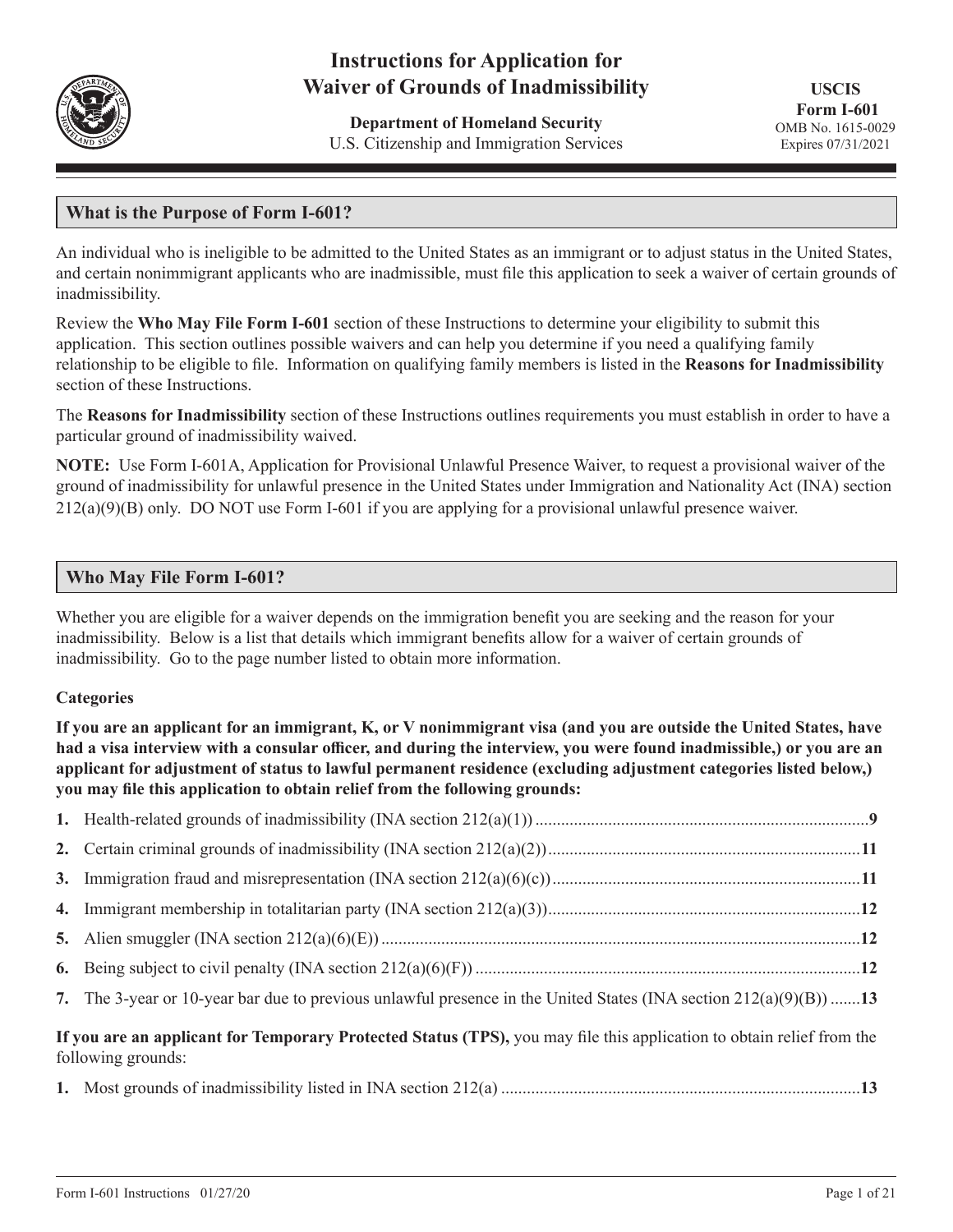**If you are an applicant for adjustment of status under the Nicaraguan Adjustment and Central American Relief Act (NACARA) 202 or Haitian Refugee Immigration Fairness Act (HRIFA) 902, y**ou may file this application to obtain relief from the following grounds:

- **1.** All grounds listed for the adjustment of status applicants except the 3-year or 10-year bar due to previously unlawful presence in the United States (See pages relating to the adjustment of status applicants, listed above.) ...................**14**
- **2.** Aliens previously removed (INA section 212(a)(9)(A)).............................................................................................**14**
- **3.** Unlawfully present after previous immigration violations (INA section 212(a)(9)(C)) .............................................**14**

**If you are an applicant for an immigrant visa or adjustment of status as a Violence Against Women Act (VAWA) self-petitioner or the child of a VAWA self-petitioner,** you may file this application to obtain relief from the following grounds:

- **1.** All grounds listed for the adjustment of status applicants. (See pages relating to the adjustment of status applicants, listed above.) ...............................................................................................................................................................**15**
- **2.** Unlawfully present after previous immigration violations (INA section 212(a)(9)(C)) .............................................**15**

**NOTE:** VAWA self-petitioners (and their children) seeking adjustment have a special form of relief available if they are inadmissible under the 3-year or 10-year bar (INA section  $212(a)(9)(B)(i)$ ). VAWA self-petitioners (and their children) who are not eligible for this special form of relief, but meet the requirements for the waiver under INA section  $212(a)(9)$ (B)(v), may file Form I-601. See the **You Are an Approved VAWA Self-Petitioner or the Child of an Approved VAWA Self-Petitioner Seeking a Waiver Under INA Section 212(a)(9)(C)(iii) for Being Unlawfully Present After Previous Immigration Violations Under INA Section 212(a)(9)(C)** of these Instructions.

**If you are an applicant for adjustment of status based on T nonimmigrant status,** you may file this application to obtain relief from the following grounds:

**1.** Most grounds listed in INA section 212(a) .................................................................................................................**15**

**If you are an applicant for adjustment of status as a Special Immigrant Juvenile (SIJ) based on an approved Form I-360,** you may file this application to obtain relief from the following grounds:

**1.** Most grounds listed in INA section 212(a) .................................................................................................................**16**

# **How Long Is a Waiver Valid?**

Except as provided below, if you are granted a waiver of grounds of inadmissibility in connection with your immigrant visa or adjustment of status application, the waiver is valid indefinitely. This is true even if you do not obtain your immigrant visa, or immigrant admission, or adjustment of status, or if you lose your legal permanent resident (LPR) status.

**NOTE:** If this Form I-601 is approved, the waiver that is granted will apply **only** to the grounds of inadmissibility and those crimes, incidents, events, or conditions that you have included in your application. For this reason, it is important that you disclose all conduct or conditions that may cause you to be inadmissible and list all grounds of inadmissibility for which you seek a waiver.

The following waivers are either conditional or limited to certain benefits.

**Convention Adoptee.** If you obtain a waiver in connection with Form I-800, Petition to Classify Convention Adoptee as an Immediate Relative, the approval of your waiver is conditioned upon the final issuance of an immigrant or nonimmigrant visa based on the final approval of Form I-800.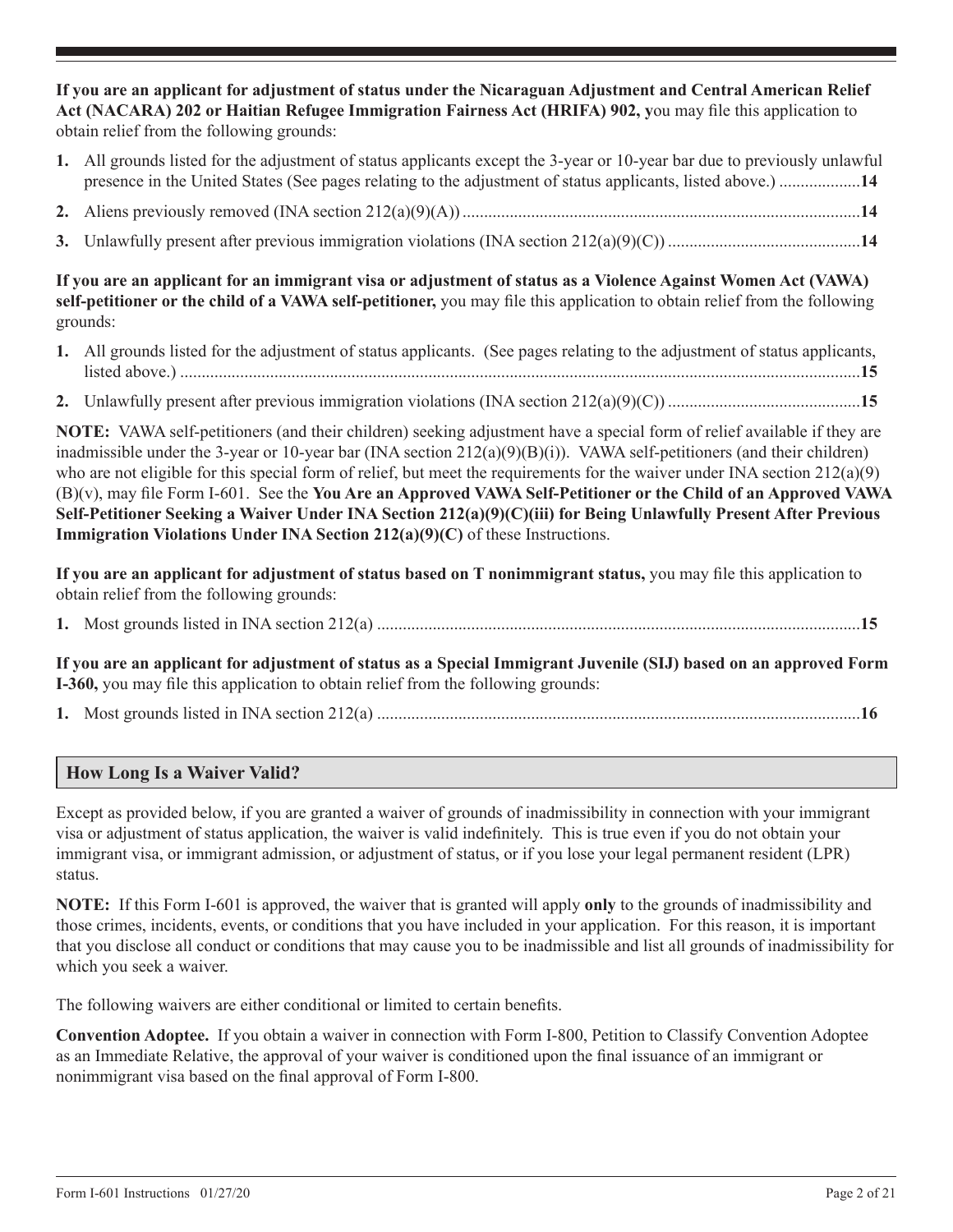**K Nonimmigrant Visa Applicant.** If you obtain a waiver in connection with an application for a K-1 or K-2 nonimmigrant visa, the approval of your waiver is conditioned upon the marriage of the K-1 visa applicant and the K-1 visa petitioner after the K-1 nonimmigrant visa applicant is admitted to the United States.

**Conditional Resident.** If you obtain a waiver in connection with an application for lawful permanent residence on a conditional basis under INA section 216 or INA section 216A, the validity of the waiver automatically ceases with the termination of such residence. No separate notification of termination of the waiver is needed, and you cannot appeal the termination of the waiver. However, if the immigration judge determines that you are not removable based on the termination of your conditional resident status, the waiver will become effective again.

**TPS Applicant.** If you obtain a waiver in connection with Form I-821, Application for Temporary Protected Status, the waiver is only valid for the TPS application. If granted, the waiver will apply to subsequent TPS re-registration applications, but not to any other immigration benefit requests.

# **General Instructions**

U.S. Citizenship and Immigration Services (USCIS) provides forms free of charge through the USCIS website. In order to view, print, or fill out our forms, you should use the latest version of Adobe Reader, which you can download for free at **http://get.adobe.com/reader/**. If you do not have Internet access, you may call the USCIS National Customer Service Center at **1-800-375-5283** and ask that we mail a form to you. For TTY (deaf or hard of hearing) call: **1-800-767-1833**. If you are filing this application electronically, you must follow the instructions provided on the USCIS website at **www.uscis.gov/file-online**.

**Signature.** Each application must be properly signed and filed. For all signatures on this application, USCIS will not accept a stamped or typewritten name in place of a signature. If you are under 14 years of age, your parent or legal guardian may also sign the application on your behalf. A legal guardian may also sign for a mentally incompetent person.

**Filing Fee.** Each application must be accompanied by the appropriate filing fee. (See the **What Is the Filing Fee** section of these Instructions.)

**Biometric Services Fee.** If you file this application with USCIS, you do not need to include a biometric services fee at the time you submit your application. If you are later notified that you must submit biometrics, you will receive a biometric services appointment notice with instructions on how to submit the additional biometric services fee. If you file this application with an agency other than USCIS, please check with that agency to determine if and when you must submit a biometric services fee.

**Evidence.** At the time of filing, you must submit all evidence and supporting documentation listed in the **Specific Instructions** and/or **What Evidence Must You Submit** section of these Instructions.

**Biometric Services Appointment.** USCIS may require that you appear for an interview or provide fingerprints, photograph, and/or signature at any time to verify your identity, obtain additional information, and conduct background and security checks, including a check of criminal history records maintained by the Federal Bureau of Investigation (FBI), before making a decision on your application, petition, or request. After USCIS receives your application and ensures it is complete, we will inform you in writing if you need to attend a biometric services appointment. If an appointment is necessary, the notice will provide you the location of your local or designated USCIS Application Support Center (ASC) and the date and time of your appointment or, if you are currently overseas, instruct you to contact a U.S. Embassy, U.S. Consulate, or USCIS office outside the United States to set up an appointment.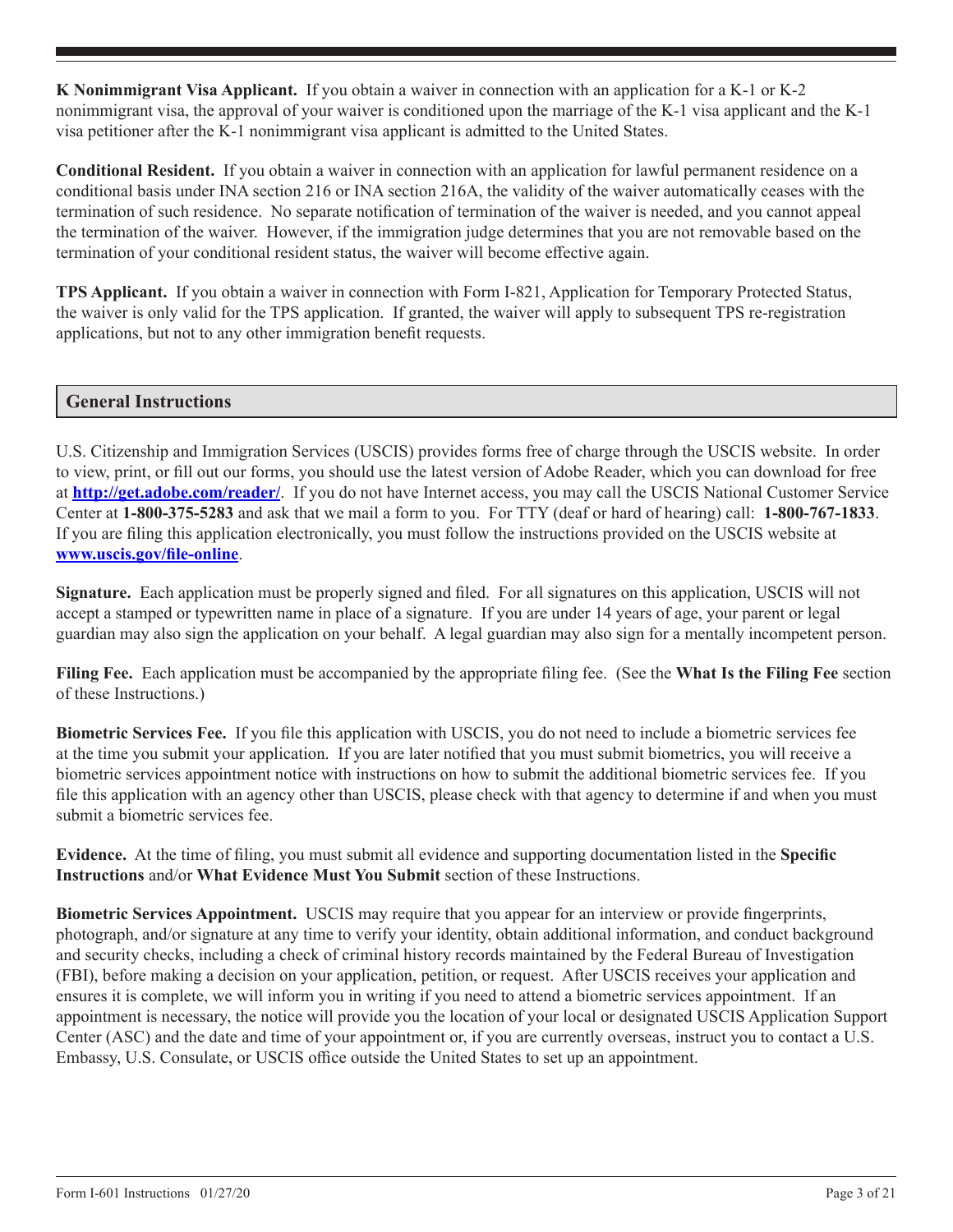If you are required to provide biometrics, at your appointment you must sign an oath reaffirming that:

- **1.** You provided or authorized all information in the application;
- **2.** You reviewed and understood all of the information contained in, and submitted with, your application; and
- **3.** All of this information was complete, true, and correct at the time of filing.

If you fail to attend your biometric services appointment, USCIS may deny your application.

If you file this application with an agency other than USCIS, review the instructions provided by that agency to determine whether you should provide biometrics.

**Copies.** You should submit legible photocopies of documents requested, unless the Instructions specifically state that you must submit an original document. USCIS may request an original document at the time of filing or at any time during processing of an application, petition, or request. If USCIS requests an original document from you, it will be returned to you after USCIS determines it no longer needs your original.

**NOTE:** If you submit original documents when not required or requested by USCIS, **your original documents may be immediately destroyed upon receipt.**

**Translations.** If you submit a document with information in a foreign language, you must also submit a full English translation. The translator must sign a certification that the English language translation is complete and accurate, and that he or she is competent to translate from the foreign language into English. The certification must include the translator's signature. DHS recommends the certification contain the translator's printed name and the date and the translator's contact information.

# **How to Fill Out Form I-601**

- **1.** Type or print legibly in black ink.
- **2.** If you need extra space to complete any item within this application, use the space provided in **Part 10. Additional Information** or attach a separate sheet of paper; type or print your name and Alien Registration Number (A-Number) (if any) at the top of each sheet; indicate the **Page Number**, **Part Number**, and **Item Number** to which your answer refers; and sign and date each sheet.
- **3.** Answer all questions fully and accurately. If a question does not apply to you (for example, if you have never been married and the question asks "Provide the name of your current spouse"), type or print "N/A," unless otherwise directed. If your answer to a question which requires a numeric response is zero or none (for example, "How many children do you have" or "How many times have you departed the United States"), type or print "None," unless otherwise directed.

# **Specific Instructions**

# **Part 1. Information About You**

**Item Number 1. Alien Registration Number (A-Number)** (if any)**.** An Alien Registration Number, otherwise known as an "A-Number," is typically issued to persons who apply for, or are granted, certain immigration benefits. In addition to USCIS, U.S. Immigration and Customs Enforcement (ICE), U.S. Customs and Border Protection (CBP), Executive Office for Immigration Review (EOIR), and U.S. Department of State (DOS) may also issue an A-Number to certain aliens. If you were issued an A-Number, type or print it in the spaces provided. If you do not have an A-Number, or if you cannot remember it, leave this space blank.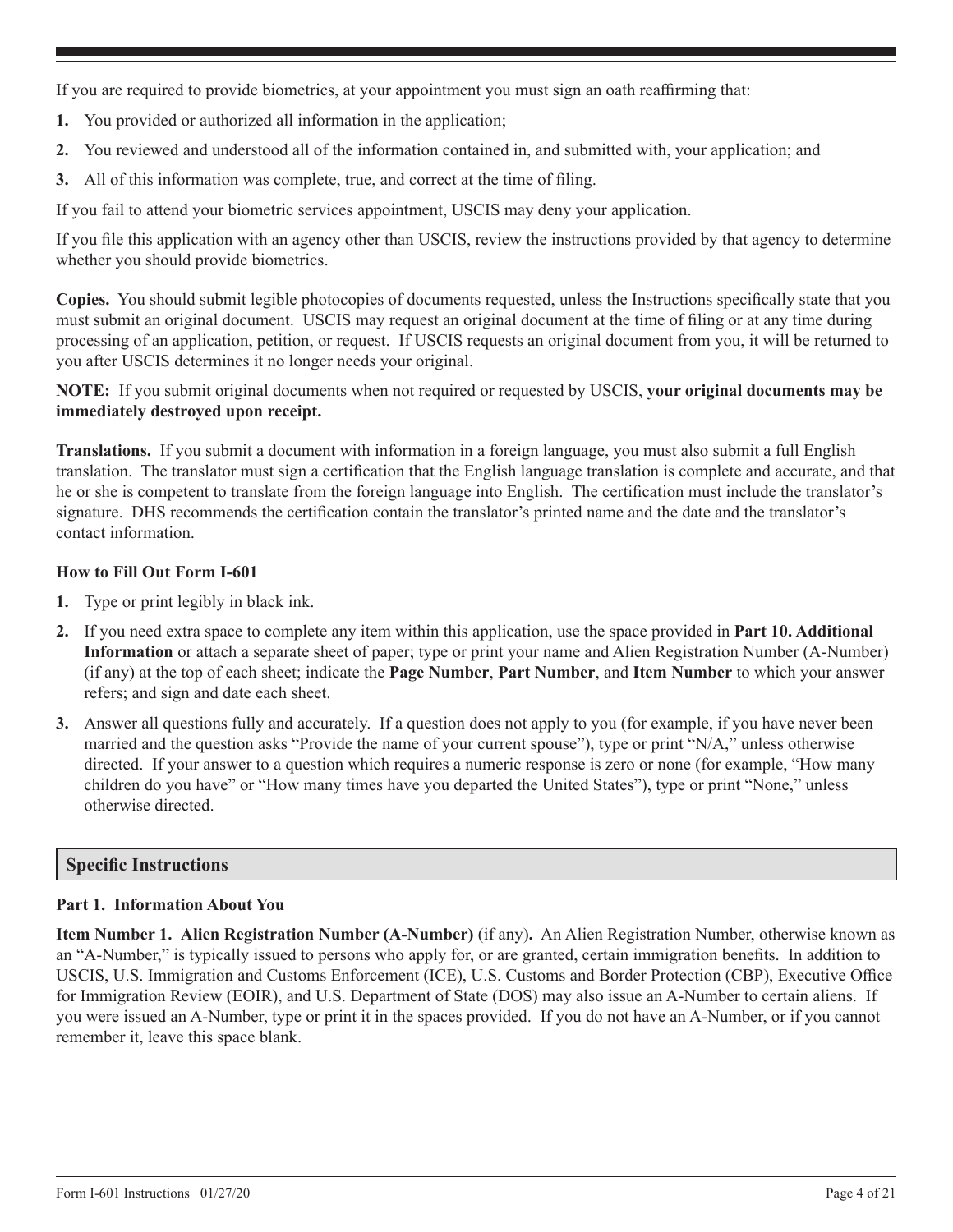**Item Number 2. USCIS Online Account Number** (if any)**.** If you have previously filed an application, petition, or request using the USCIS online filing system (previously called USCIS Electronic Immigration System (USCIS ELIS)), provide the USCIS Online Account Number you were issued by the system. You can find your USCIS Online Account Number by logging in to your account and going to the profile page. If you previously filed certain applications, petitions, or requests on a paper form via a USCIS Lockbox facility, you may have received a USCIS Online Account Access Notice issuing you a USCIS Online Account Number. If you received such a notice, your USCIS Online Account Number can be found at the top of the notice. If you were issued a USCIS Online Account Number, enter it in the space provided. The USCIS Online Account Number is not the same as an A-Number.

**Item Numbers 3.a. - 3.c. Your Full Name.** Provide your full legal name as shown on your identity documents or legal change of name document in the spaces provided.

**Item Numbers 4.a. - 4.c. Other Names Used.** Provide other names you have used since birth, including your maiden name, any nicknames, and any names that appear in your documents. If you need extra space to complete this section, use the space provided in **Part 10. Additional Information** to provide other names used.

**Item Numbers 5.a. - 5.i. Mailing Address.** Provide a valid mailing address. Use an address in the United States, if one is available. If you do not have a U.S. mailing address, provide your foreign mailing address.

**Item Numbers 6. - 7.h. Physical Address.** If the place where you live is different from your mailing, type or print the address where you currently live.

**Item Number 8. U.S. Social Security Number** (if any)**.** Provide your U.S. Social Security Number. Also include all social security numbers you have ever used. If you need extra space to complete this section, use the space provided in **Part 10. Additional Information** to provide additional U.S. Social Security Numbers.

**Item Number 9. Gender.** Select the box that indicates whether you are male or female.

**Item Number 10. Date of Birth.** Provide your date of birth in mm/dd/yyyy format in the space provided.

**Item Numbers 11. - 13. Place of Birth.** Provide the name of the city or town, province, and country where you were born. Type or print the name of the country as it was named when you were born, even if the country's name has changed or the country no longer exists.

**Item Number 14. Country of Citizenship or Nationality.** Type or print the name of the country where you are currently a citizen or national. If you are stateless, type or print the name of the country where you were last a citizen or national. If you are a citizen or national of more than one country, type or print the name of the foreign country that issued your last passport.

**Item Numbers 15.a. - 15.b. Form I-601 Waivers Filed with Immigrant Visa or K or V Nonimmigrant Visa Applications.** If you are seeking an immigrant visa or a K or V nonimmigrant visa and you were already interviewed by a DOS consular officer, provide the DOS Consular Case Number for your visa application (if available) and indicate where your visa interview occurred (that is, the location of the U.S. Embassy or U.S. Consulate.)

**Item Numbers 16.a. - 16.b. Form I-601 Waivers Filed with Adjustment of Status Applications.** If you are filing this application after you have filed an application to adjust your immigration status to that of a lawful permanent resident, provide the USCIS receipt number for your Form I-485.

**Item Numbers 17.a. - 17.b. Form I-601 Waivers Filed with Temporary Protected Status Applications.** If you are filing your Form I-601 after you have already filed Form I-821, provide the USCIS receipt number for your Form I-821.

**Item Numbers 18.a. - 19. Form I-601 Waivers Filed with Consent to Reapply Applications.** If you previously filed an application for consent to reapply, provide the USCIS receipt number for your Form I-212. If you are filing Form I-212 with your Form I-601, select "Yes" for **Item Number 19.**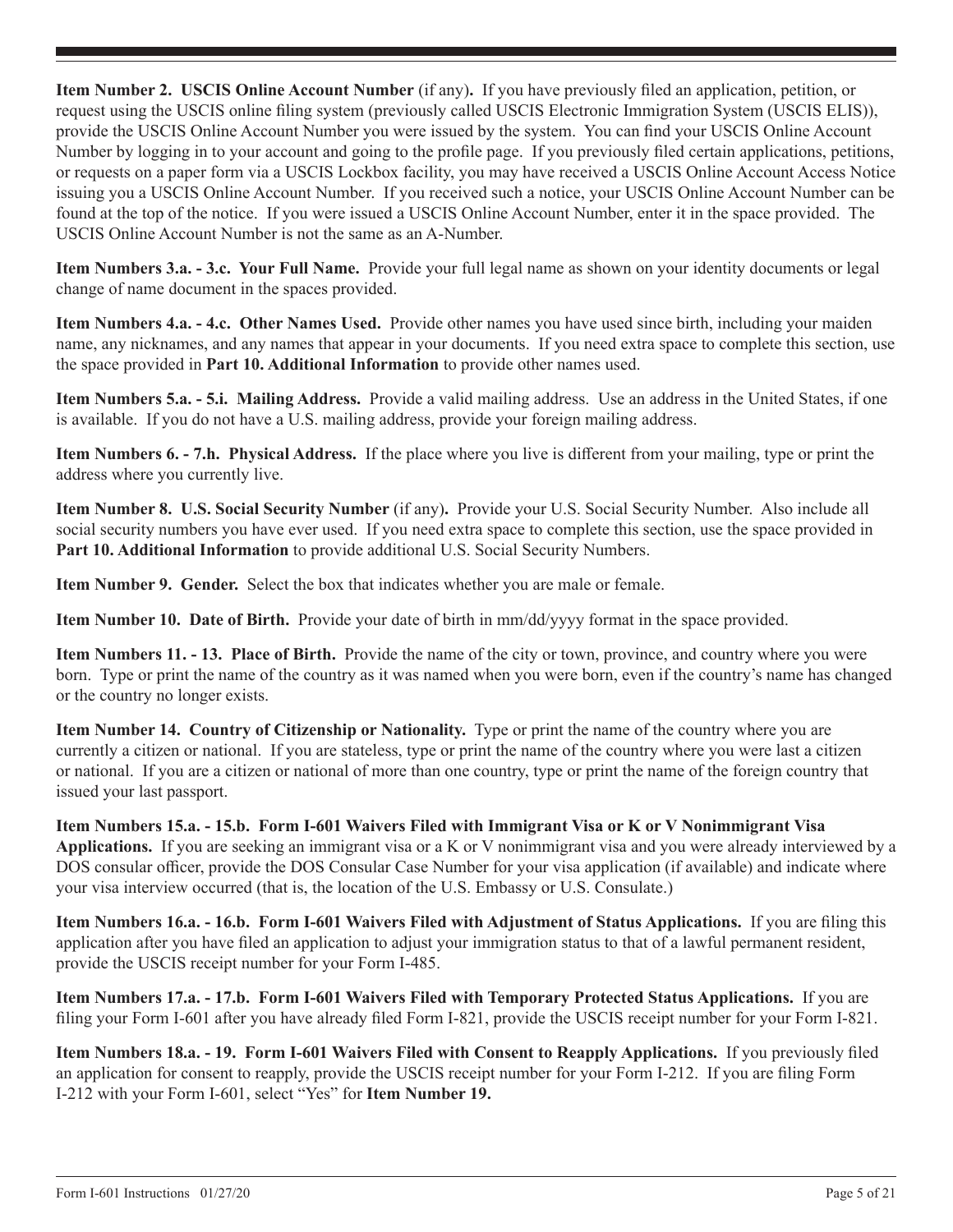### **Part 2. U.S. Entry Information**

**Item Number 1.a. Date You Entered the United States.** Beginning with your most recent arrival in the United States, provide the date you entered the United States in the mm/dd/yyyy format.

**Item Number 1.b. Immigration Status at the Time You Entered the United States.** Provide the letter and number that correlates with your status when you re-entered the United States.

**Item Numbers 1.c. - 1.d. Location at Which You Entered the United States and U.S. City or Town Where You Lived.** Provide the location where you entered the United States and the city or town where you lived.

**Item Numbers 2.a. - 2.e.** If you were previously in the United States on multiple occasions, continue to list your periods of stay, beginning with **Item Number 2.a.** If you need extra space to list other periods of stay, use the space provided in **Part 10. Additional Information**.

### Part 3. Biographic Information (for USCIS Applicants only)

Provide the biometrics information requested in **Part 3.**, **Item Numbers 1. - 6.** Providing this information as part of your application also may reduce the time you spend at your USCIS ASC appointment as described in the **Biometric Services Appointment** section of these Instructions.

**Item Numbers 1. - 2. Ethnicity and Race.** Select the boxes that best describe your ethnicity and race.

#### **Categories and Definitions for Ethnicity and Race**

- **1. Hispanic or Latino.** A person of Cuban, Mexican, Puerto Rican, South or Central American, or other Spanish culture or origin, regardless of race. (**NOTE:** This category is only included under Ethnicity in **Part 3.**, **Item Number 1.**)
- **2. White.** A person having origins in any of the original peoples of Europe, the Middle East, or North Africa.
- **3. Asian.** A person having origins in any of the original peoples of the Far East, Southeast Asia, or the Indian subcontinent including, for example, Cambodia, China, India, Japan, Korea, Malaysia, Pakistan, the Philippine Islands, Thailand, and Vietnam.
- **4. Black or African American.** A person having origins in any of the black racial groups of Africa.
- **5. American Indian or Alaska Native.** A person having origins in any of the original peoples of North and South America (including Central America), and who maintains tribal affiliation or community attachment.
- **6. Native Hawaiian or Other Pacific Islander.** A person having origins in any of the original peoples of Hawaii, Guam, Samoa, or other Pacific Islands.

**Item Number 3. Height.** Select the values that best match your height in feet and inches. For example, if you are five feet and nine inches, select "5" for feet and "09" for inches. Do not enter your height in meters or centimeters.

**Item Number 4. Weight.** Enter your weight in pounds. If you do not know your weight, or need to enter a weight under 30 pounds or over 699 pounds, enter "000." Do not enter your weight in kilograms.

**Item Number 5. Eye Color.** Select the box that best describes the color of your eyes.

**Item Number 6. Hair Color.** Select the box that best describes the color of your hair.

#### **Part 4. Reasons for Inadmissibility**

This section outlines requirements you must establish in order to have a particular ground of inadmissibility waived. Before completing **Part 4.**, carefully read through the Instructions.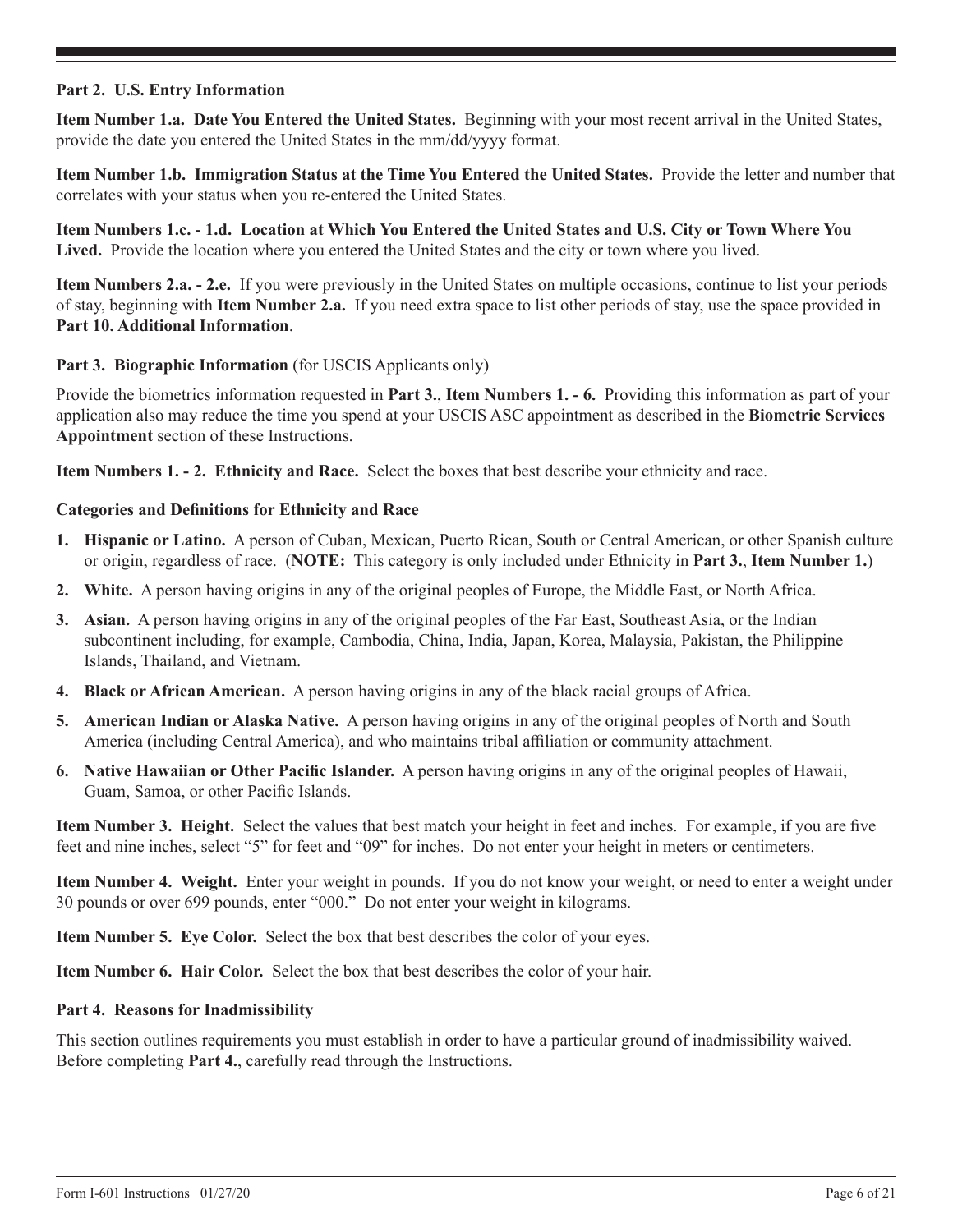**Section A. Item Numbers 1. - 18. Applicants for Immigrant Visa, Adjustment of Status (other than based on T nonimmigrant status or based on classification as a Special Immigrant Juvenile), or K or V Nonimmigrant Status.** Select all of the grounds of inadmissibility that you believe, to the best of your knowledge, apply to you. If a ground of inadmissibility does not appear in **Item Numbers 1. - 18.**, complete **Item Number 19.**, and specify the applicable ground of inadmissibility or other circumstances or conduct which you believe make you inadmissible to the United States.

**Section B. Item Number 19. T Nonimmigrants or Special Immigrant Juveniles Applying for Adjustment of Status.** Specify the grounds of inadmissibility that, to the best of your knowledge, apply to you.

**Section C. Item Numbers 20. - 39. Applicants for Temporary Protected Status.** Select the grounds of inadmissibility that you believe, to the best of your knowledge, apply to you. If a ground of inadmissibility does not appear in **Item Numbers 20. - 39.**, complete **Item Number 40.**, and specify the applicable ground of inadmissibility and other circumstances or conduct which you believe make you inadmissible to the United States.

**Section D. Item Number 40. Your Inadmissibility Statement.** Provide a statement that explains the acts, convictions, and/or medical conditions you believe make you inadmissible to the United States. Include dates for all convictions and certified court documents, including judgments that show the disposition of any criminal arrests and/or convictions.

# **Part 5. Information About Your Qualifying Relatives**

Provide information about your qualifying relative through whom you are claiming eligibility for a waiver. Pay close attention to which qualifying family relationship you must establish when applying for a waiver. The different waivers require different qualifying relationships. The required relationship is discussed in the **Reasons for Inadmissibility** section.

**Item Numbers l.a. - l.c. Relative's Full Name.** Provide the full name of your qualifying relative.

**Item Numbers 2.a. - 4. Physical Address and Contact Information.** Provide the physical address where your qualifying relative currently resides in the spaces provided. Include his or her current daytime telephone number and email address (if any).

**Item Numbers 5. - 8. Other Information.** Indicate your relationship to your qualifying relative through whom you are claiming eligibility for a waiver (for example, U.S. citizen or LPR spouse, parent, or child.) Also provide your relative's current immigration status, A-Number (if any), and date of birth in the mm/dd/yyyy format. If you have additional qualifying relatives through whom you claim eligibility, select the box under **Item Number 8.** and provide your other qualifying relative's name, relationship to you, current immigration status, A-Number (if any), and date of birth in the mm/dd/yyyy format.

**Item Number 9. Statement from Applicant (Extreme Hardship).** Explain the extreme hardship your qualifying relative (for example, U.S. citizen or LPR spouse, parent, or child) would experience if you were refused admission to the United States.

# **Note to K-1 and K-2 Nonimmigrant Visa Applicants**

Since you do not have the requisite relationship to a citizen or lawful permanent resident of the United States to qualify for a waiver, you must enter one of the following in **Part 5.**

# **Information About Qualifying Relatives**

#### **1. If you are a fiancé(e) of a U.S. citizen:**

- **A.** Complete **Item Numbers 1.a. 8.** with information about the U.S. citizen who filed a fiancé(e) petition on your behalf; and
- **B.** Type or print "Prospective Spouse" in the space provided for **Item Number 5.**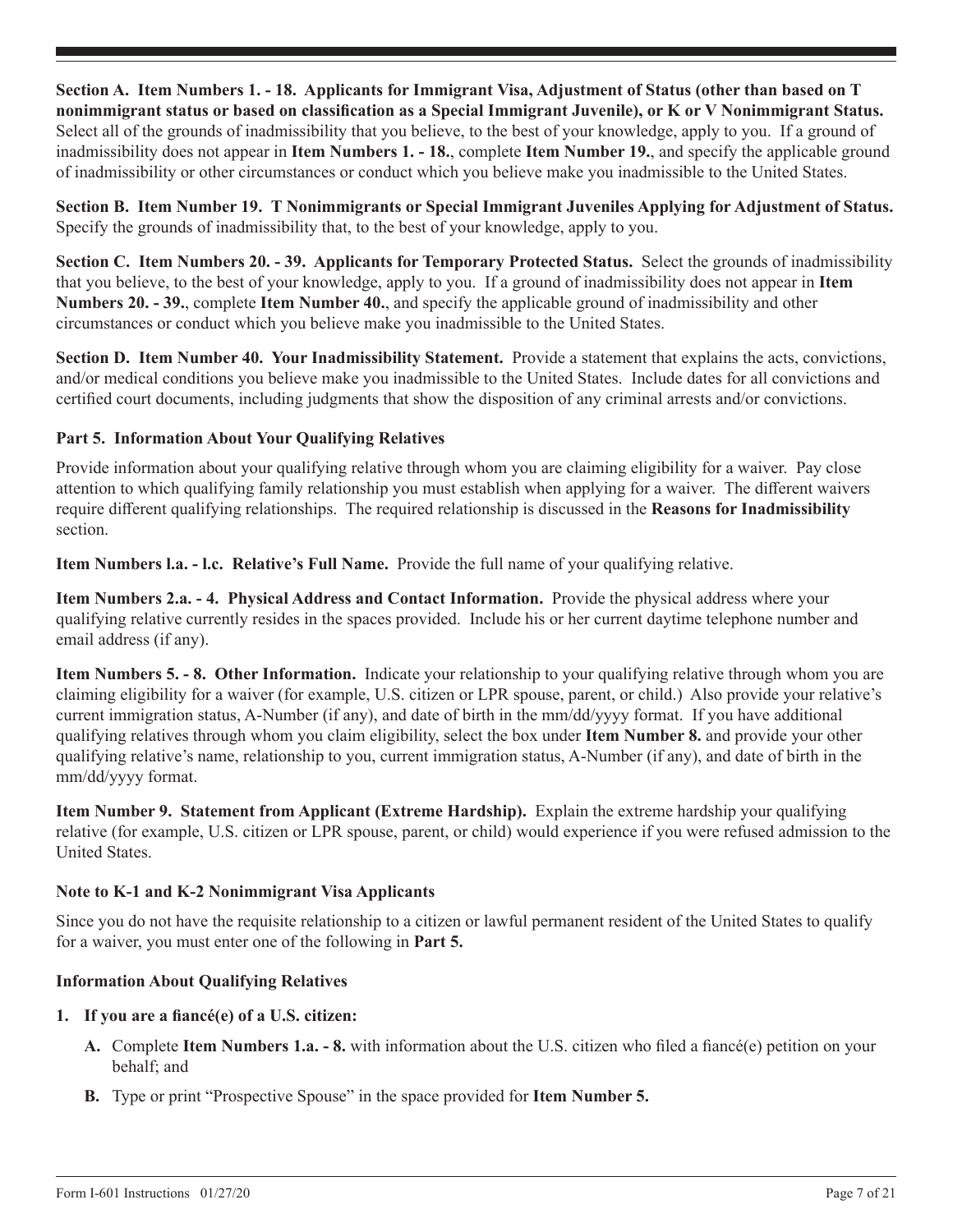- **2. If you are the child of a fiancé(e) of a U.S. citizen and will be under 18 years of age when your parent marries that person:**
	- **A.** Complete **Item Numbers 1.a. 8.** with information about the U.S. citizen who filed a fiancé(e) petition on your parent's behalf; and
	- **B.** Type or print "Prospective Step-Parent" in the space provided for **Item Number 5.**
- **3. If you are the child of a fiancé(e) of a U.S. citizen, and will be at least 18 years of age but under 21 years of age when your parent marries such person:**
	- **A.** Complete **Item Numbers 1.a. 8.** with information about your parent who will marry the U.S. citizen who filed a fiancé(e) petition on your parent's behalf;
	- **B.** Type or print "Parent" in the space provided for **Item Number 5.**; and
	- **C.** Type or print "Prospective LPR" in the space provided for **Item Number 6.**

USCIS will conditionally approve the waiver application if USCIS determines that you will be eligible for an immigrant waiver of inadmissibility upon your (or your parent's) proposed bona fide marriage to the K nonimmigrant petitioner. The condition imposed on the approval is the celebration of the proposed bona fide marriage between you (or your parent) and the K visa petitioner. If that marriage occurs, the waiver becomes valid indefinitely (although subject to 8 CFR 212.7(a)(4)(iv)) even if you later abandon or otherwise lose lawful permanent resident status. If you do not (or your parent does not) marry the K visa petitioner, you remain inadmissible for purposes of any application for a benefit on any basis other than the proposed marriage between you (or your parent) and the K visa petitioner.

# **Part 6. Information About Your Other Relatives with Ties to the United States**

**Item Numbers l.a. - l.c. Relative's Full Name.** Provide the full name of your relative.

**Item Numbers 2.a. - 4. Physical Address and Contact Information.** Provide the physical address where your relative currently resides in the spaces provided. Include his or her current daytime telephone number and email address (if any).

**Item Numbers 5. - 8. Other Information.** Indicate your relationship to your other relatives in the United States and provide his or her current immigration status, A-number (if any), and date of birth in the mm/dd/yyyy format.

**Item Number 9. Statement from Applicant (Discretion).** Explain why you believe your application should be approved as a matter of discretion, if applicable, and why the favorable factors in your case should outweigh the unfavorable factors.

# **Part 7. Applicant's Statement, Contact Information, Declaration, Certification, and Signature**

**Item Numbers 1.a. - 6.b.** Select the appropriate box to indicate whether you read this application yourself or whether you had an interpreter assist you. If someone assisted you in completing the application, select the box indicating that you used a preparer. Further, you must sign and date your application and provide your daytime telephone number, mobile telephone number (if any), and email address (if any). Every application **MUST** contain the signature of the applicant (or parent or legal guardian, if applicable). A stamped or typewritten name in place of a signature is not acceptable.

If you are filing this application to waive inadmissibility for a communicable disease of public health significance (under INA section  $212(g)$ ), and you are not competent to sign the application, a duly appointed guardian or a qualified relative listed in **Item Number 1.** of the **Specific Instructions** section titled **You Are Seeking a Waiver Under INA Section 212(g) of Health-Related Grounds of Inadmissibility Under INA Section 212(a)(1)** may file and sign the application on your behalf. This qualifying relative may sign the application for you even if you have a legal guardian, but that relative is not your legal guardian. If a qualifying relative signs for you, the relative will need to provide proof of the relationship (unless already submitted, such as with your visa petition.)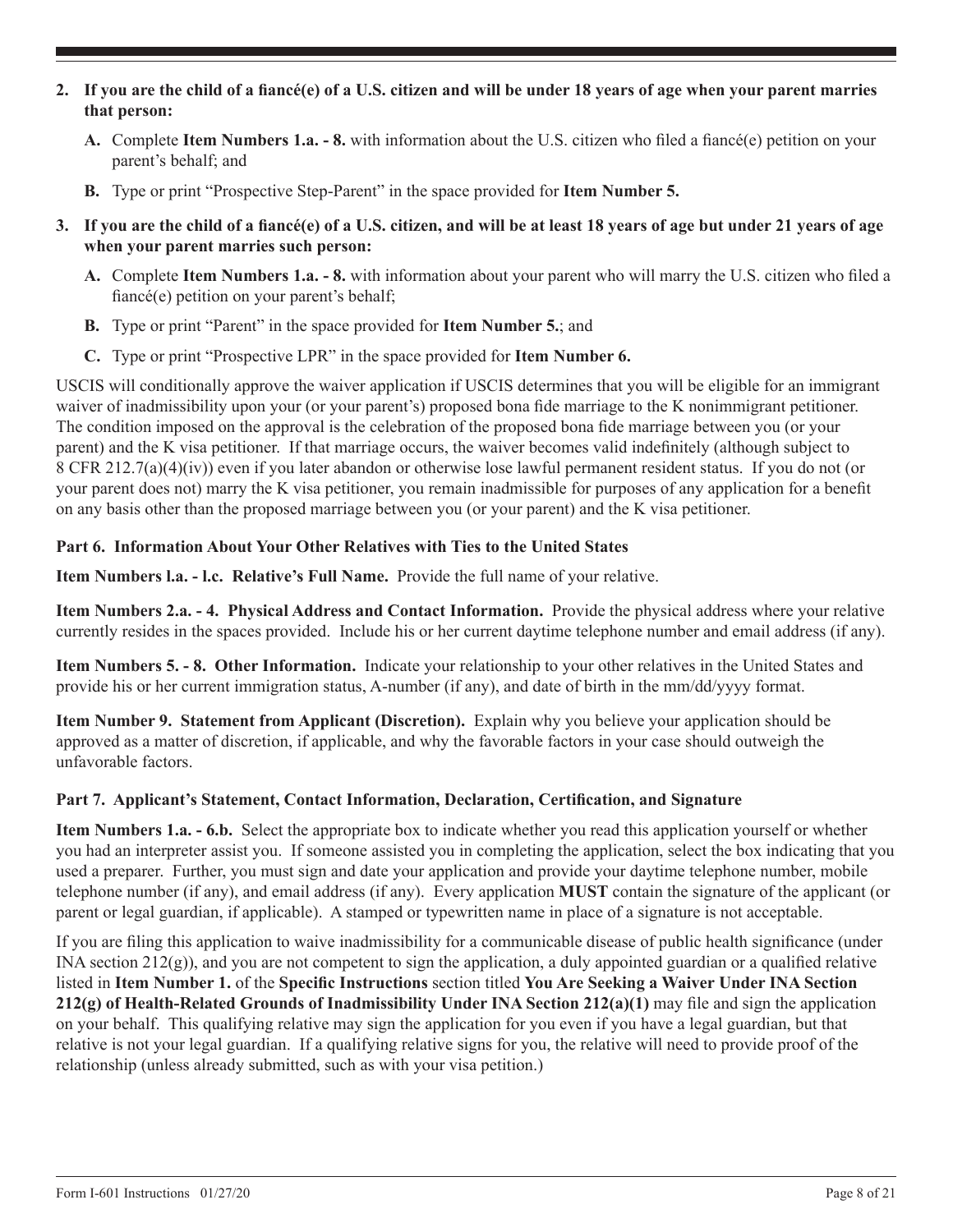### **Part 8. Interpreter's Contact Information, Certification, and Signature**

**Item Numbers 1.a. - 7.b.** If you used anyone as an interpreter to read the Instructions and questions on this application to you in a language in which you are fluent, the interpreter must fill out this section, provide his or her name, the name and address of his or her business or organization (if any), his or her daytime telephone number, his or her mobile telephone number (if any), and his or her email address (if any). The interpreter must sign and date the application.

# **Part 9. Contact Information, Declaration, and Signature of the Person Preparing this Application, if Other Than the Applicant**

**Item Numbers 1.a. - 8.b.** This section must contain the signature of the person who completed your application, if other than you, the applicant. If the same individual acted as your interpreter **and** your preparer, that person should complete both **Part 8.** and **Part 9.** If the person who completed this application is associated with a business or organization, that person should complete the business or organization name and address information. Anyone who helped you complete this application **MUST** sign and date the application. A stamped or typewritten name in place of a signature is not acceptable. If the person who helped you prepare your application is an attorney or accredited representative, he or she may be obliged to also submit a completed Form G-28, Notice of Entry of Appearance as Attorney or Accredited Representative, or G-28I, Notice of Entry of Appearance as Attorney In Matters Outside the Geographical Confines of the United States, along with your application.

### **Part 10. Additional Information**

**Item Numbers 1.a. - 6.d.** If you need extra space to provide any additional information within this application, use the space provided in **Part 10. Additional Information**. If you need more space than what is provided in **Part 10.**, you may make copies of **Part 10.** to complete and file with your application, or attach a separate sheet of paper. Type or print your name and A-Number (if any) at the top of each sheet; indicate the **Page Number**, **Part Number**, and **Item Number** to which your answer refers; and sign and date each sheet.

**We recommend that you print or save a copy of your completed application to review in the future and for your records. We recommend that you review your copy of your completed application before you come to your biometric services appointment at a USCIS ASC.** At your appointment, USCIS will permit you to complete the application process only if you are able to confirm, under penalty of perjury, that all of the information in your application is complete, true, and correct. If you are not able to make that attestation in good faith at that time, USCIS will require you to return for another appointment.

# **Reasons for Inadmissibility**

Go to the section for the immigration benefit you are seeking. Select or enter all grounds of inadmissibility that you believe or that you have been told apply to you.

Then, use the space provided in **Part 4.**, **Item Number 40.** to provide a statement explaining in your own words, the acts, convictions, and medical conditions that you believe make you inadmissible. Include copies of any documents that support your statement. Records of convictions must be certified court documents. An uncertified copy is not sufficient.

### **You Are Seeking a Waiver Under INA Section 212(g) of Health-Related Grounds of Inadmissibility Under INA Section 212(a)(1)**

**1. You Are Seeking a Waiver Under INA Section 212(g)(1) for Inadmissibility Due to a Communicable Disease of Public Health Significance**

You must file this application if you seek a waiver of inadmissibility based on a communicable disease of public health significance.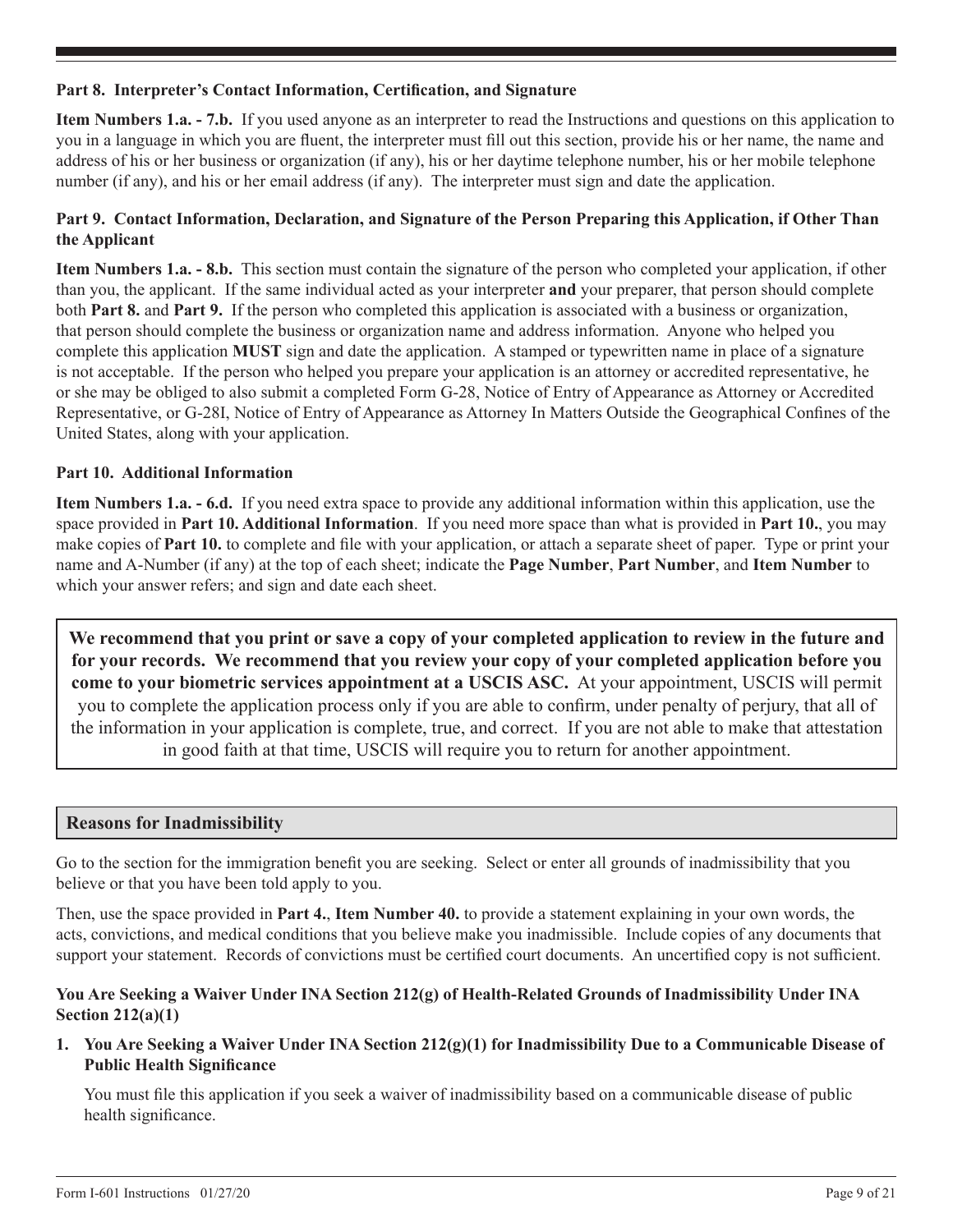Communicable diseases of public health significance are defined in 42 CFR 34.2(b) and include, but are not limited to:

- **A.** Class A tuberculosis condition (as defined by Health and Human Services (HHS) regulations);
- **B.** Chancroid;
- **C.** Gonorrhea;
- **D.** Granuloma inguinale;
- **E.** Lymphogranuloma venereum;
- **F.** Syphilis, infectious stage;
- **G.** Leprosy, infectious; or
- **H.** Any other communicable disease as determined by the U.S. Secretary of HHS and as defined at 42 CFR 34.2(b).

# **The application may be approved if:**

- **A.** You are the spouse, parent, unmarried son or daughter; unmarried minor lawfully adopted child of a U.S. citizen, an alien lawfully admitted for permanent residence, or of an alien who has been issued an immigrant visa, or if you are the fiancé(e) of a U.S. citizen or the fiancé(e)'s child; or
- **B.** You are a VAWA self-petitioner.

If you have a Class A Tuberculosis Condition (as defined by HHS regulations), you and the physician at the local health department in the area where you plan to reside must complete **Part 11. Statement for Applicants With a Class A Tuberculosis Condition (As Defined By HHS Regulations).**

# **2. You are Seeking a Waiver Under INA Section 212(g)(2)(C) of the Vaccination Requirement**

You must file this application if you seek an exemption from the vaccination requirement because vaccinations are against your religious beliefs or moral convictions. You must establish with evidence that:

- **A.** You are opposed to vaccinations in any form;
- **B.** Your objection is based on religious beliefs or moral convictions; and
- **C.** Your belief or conviction is sincere.

# **3. You are Seeking a Waiver Under INA Section 212(g)(3) for Inadmissibility Due to Physical or Mental Disorder and Associated Harmful Behavior**

You must file this application if you seek a waiver of inadmissibility based on a physical or mental disorder with associated harmful behavior. Harmful behavior is behavior that poses, may pose, or has posed a threat to the property, safety, or welfare of you or others. You also must submit this application if you seek a waiver to overcome inadmissibility based on a history of a physical or mental disorder with behavior associated with the disorder that has posed a threat to the property, safety, or welfare of you or others, and that is likely to recur or to lead to other harmful behavior.

In addition to this application, you must submit a complete medical history and a report that addresses the following:

- **A.** Your physical or mental disorder and the behavior associated with the disorder that poses, has posed, or may pose in the future a threat to your property, safety, or welfare or the property, safety, or welfare of others. The report should also provide details of any hospitalization, institutional care, or any other treatment you may have received in connection with your disorder;
- **B.** Findings regarding your current physical condition, including, if applicable, reports of chest X-rays and a serologic test, if you are 15 years of age or older, and other pertinent diagnostic tests;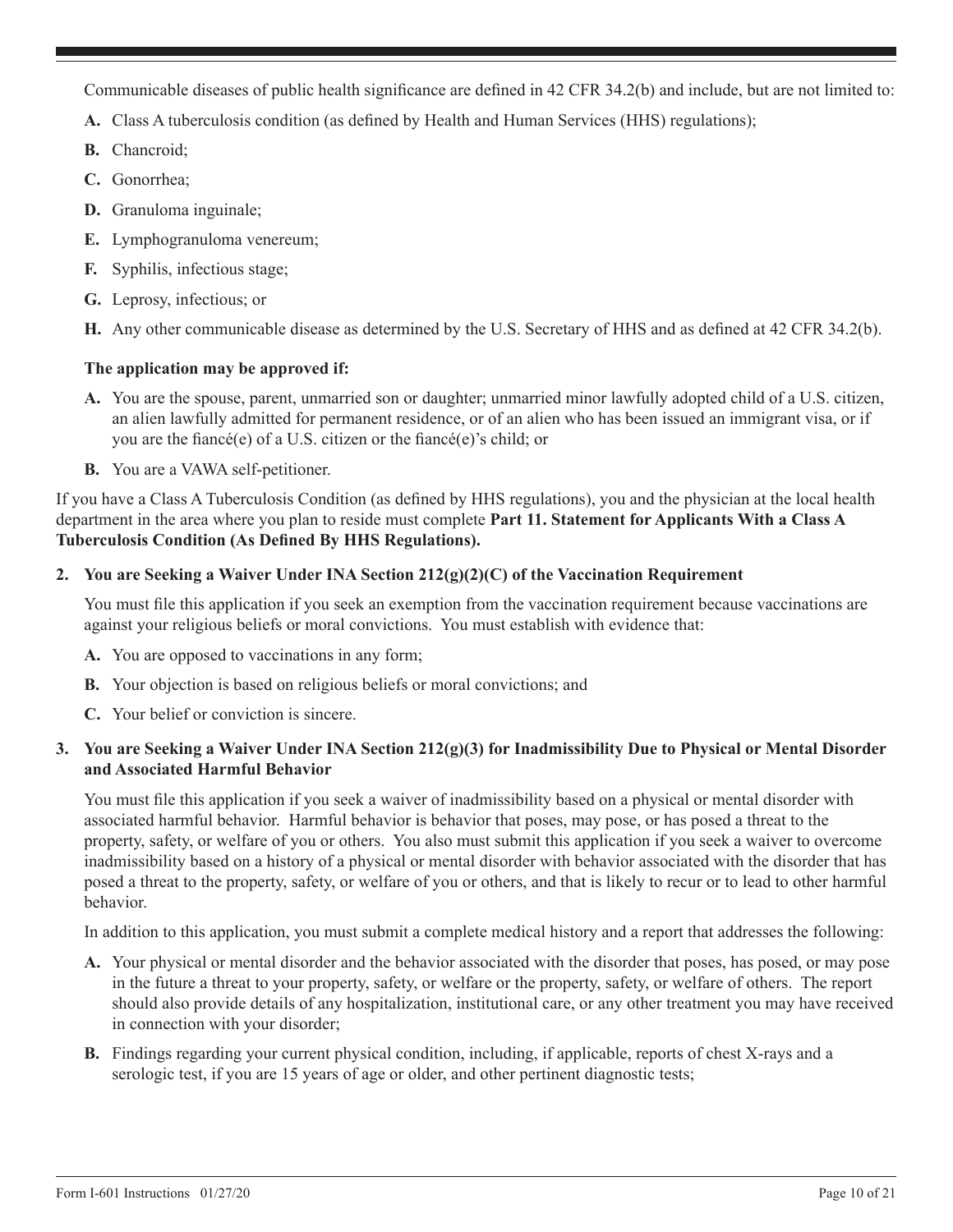- **C.** Findings regarding the mental or physical disorder, including a detailed prognosis that should specify, based on a reasonable degree of medical certainty, the possibility that the harmful behavior is likely to recur or that other harmful behavior associated with the disorder is likely to occur; and
- **D.** A recommendation concerning treatment that is reasonably available in the United States and that is reasonably expected to significantly reduce the likelihood that the physical or mental disorder will result in harmful behavior in the future.

The adjudicating agency will refer the medical report to the U.S. Public Health Service for review. The U.S. Public Health Service may require you to submit additional assurances.

# **You Are Seeking a Waiver Under INA Section 212(h) or (i) for Certain Criminal Grounds of Inadmissibility Under INA Section 212(a)(2) or for Immigration Fraud or Misrepresentation Under INA Section 212(a)(6)(c)**

# **1. Criminal Grounds**

If you are found inadmissible based on criminal grounds, you may seek a waiver of inadmissibility for the following:

**A.** A crime involving moral turpitude (CIMT);

**NOTE:** You are not inadmissible for having committed a CIMT, and do not need to file a waiver: if the crime was a purely political offense; if the crime was a CIMT but you committed only one CIMT, were under 18 years of age at the time you committed the crime and were released from any confinement to a prison or correctional institution imposed for the crime more than 5 years before application; or if the crime was a CIMT, but you committed only one CIMT, for which the maximum possible sentence is 1 year or less of imprisonment, and the actual sentence you received was 6 months or less.

- **B.** A controlled substance violation of the laws and regulations of any country or U.S. state related to a single offense of simple possession of 30 grams or less of marijuana;
- **C.** Two or more convictions, other than purely political ones, for which the sentences to confinement were a total of five years or more;
- **D.** Prostitution;
- **E.** Unlawful commercialized vice whether or not related to prostitution; and
- **F.** Certain aliens involved in serious criminal activity who have asserted immunity from prosecution.

#### **With the application, you must establish one of the following:**

- **A.** You are inadmissible only because of your participation in prostitution, including having procured others for prostitution or having received the proceeds of prostitution, but you have been rehabilitated and your admission to the United States will not be contrary to the national welfare, safety, or security;
- **B.** At least 15 years have passed since the activity or event that makes you inadmissible, you have been rehabilitated, and your admission to the United States will not be contrary to the national welfare, safety, or security;
- **C.** Your qualifying U.S. citizen, lawful permanent resident relative (spouse, son, daughter, parent), or K visa petitioner would experience extreme hardship if you were denied admission; **or**
- **D.** You are an approved VAWA self-petitioner.

For information about how you can establish hardship, see the **What Evidence Must You Submit** section of these Instructions.

**NOTE:** If you are convicted of a violent or dangerous crime, the agency adjudicating your application may not approve the waiver unless there is an extraordinary circumstance, such as one involving national security or foreign policy considerations, or if denying your admission would cause exceptional and extremely unusual hardship. Even if that standard is met, the agency adjudicating your application may still deny your request for a waiver as a matter of discretion. See 8 CFR 212.7(d).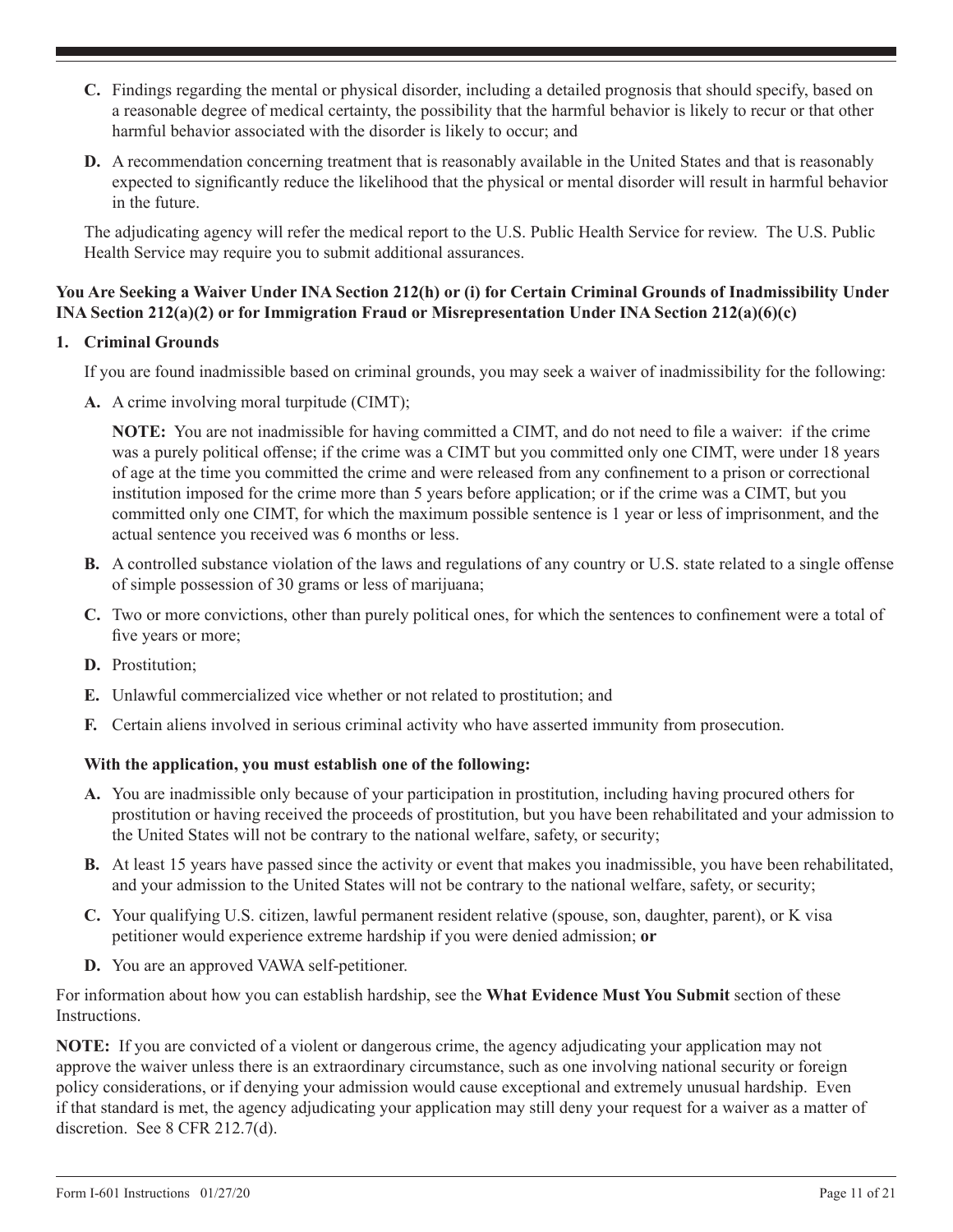**NOTE:** According to INA section 212(h), a waiver cannot be granted if you have been convicted of (or admitted committing acts that constitute) murder or criminal acts involving torture, or an attempt or conspiracy to commit murder or a criminal act involving torture.

# **2. Immigration Fraud or Misrepresentation**

If you are inadmissible because you sought to procure an immigration benefit by fraud or misrepresented a material fact (INA section  $212(a)(6)(C)(i)$ ), you may seek a waiver by filing this application.

**NOTE:** If you are inadmissible based on a false claim to be a U.S. citizen (INA section  $212(a)(6)(C)(ii)$ ), and if you made your false claim on or after September 30, 1996, a waiver under INA section 212(i) is not available to you and you should not file this application.

- **A.** Your qualifying U.S. citizen, or lawful permanent resident relative (spouse or parent), or the K visa petitioner would experience extreme hardship if you were denied admission; or
- **B.** You are a VAWA self-petitioner and you or your U.S. citizen, lawful permanent resident, or qualified parent or child would experience extreme hardship if you were denied admission.

For information about how you can establish hardship, see the **What Evidence Must You Submit** section of these Instructions.

# **You Are Seeking a Waiver Under INA Section 212(a)(3)(D)(iv) for Inadmissibility Because of Immigrant Membership in a Totalitarian Party Under INA Section 212(a)(3)(D)(i)**

If you are inadmissible for having been a member of or affiliated with the Communist or any other totalitarian party (or subdivision or affiliate thereof), whether domestic or foreign, you may apply for a waiver under INA section  $212(a)(3)(D)$ (iv) if you are the parent, spouse, son, daughter, brother, or sister of a U.S. citizen; a spouse, son, or daughter of an alien lawfully admitted for permanent residence; or if you are the K-1 fiancé(e) of a U.S. citizen. The waiver may be granted for humanitarian purposes, to assure family unity, or when it is otherwise in the public interest, if you are not a threat to the security of the United States.

# **You Are Seeking a Waiver Under INA Section 212(d)(11) or (12) for Smuggling Under INA Section 212(a)(6)(E) or for Being Subject of Civil Penalty Under INA Section 212(a)(6)(F)**

If you are inadmissible for having engaged in alien smuggling (INA section  $212(a)(6)(E)(i)$ ), you may apply for a waiver under INA section  $212(d)(11)$ . The agency adjudicating your application may grant the waiver for humanitarian purposes, to assure family unity, or when it is otherwise in the public interest.

However, the agency adjudicating your application can only grant this waiver if you have encouraged, induced, assisted, or abetted, or aided only an individual who at the time of such action was your spouse, parent, son, or daughter (and no other individual) to enter the United States in violation of the law, and;

- **1.** You are an alien lawfully admitted for permanent residence who temporarily proceeded abroad voluntarily, not under an order of removal, and who is otherwise admissible to the United States as a returning resident under INA section  $211(b)$ ; or
- **2.** You are seeking admission or adjustment of status as an immediate relative under INA section 201(b)(2)(A), as an immigrant under INA section 203(a) (preference allocation for family-sponsored immigrants based on the first, second, or third preference, but not on the fourth preference), or as the fiancé(e) of a U.S. citizen or the fiancé(e)'s child.

If you are inadmissible because you have been the subject of a final order for violation of INA section 274C, you may apply for a waiver under INA section  $212(d)(12)$ . A waiver may be granted for humanitarian purposes or to assure family unity if no previous civil monetary was imposed against you under INA section 274C, and the offense was committed solely to assist, aid, or support your spouse or child (and not another individual); and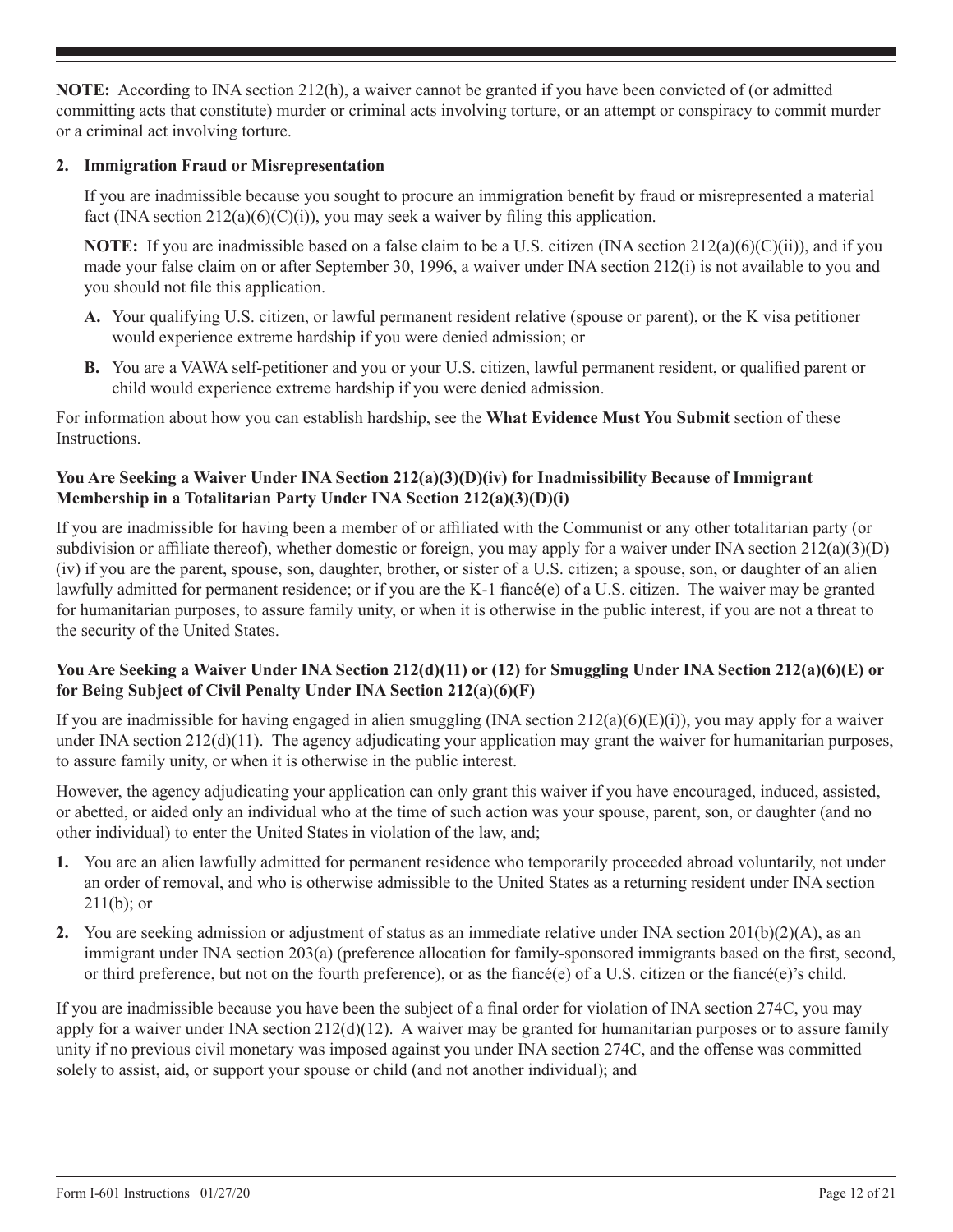- **1.** You are an alien lawfully admitted for permanent residence who temporarily proceeded abroad voluntarily, not under an order of removal, and who is otherwise admissible to the United States as a returning resident under INA section  $211(b)$ ; or
- **2.** You are seeking admission or adjustment of status as an immediate relative under INA section 201(b)(2)(A), as an immigrant under INA section 203(a) (preference allocation for family-sponsored immigrants), or as the fiancé(e) (or his or her children) of a U.S. citizen.

#### **You Are Seeking a Waiver of Inadmissibility Under INA Section 212(a)(9)(B)(v) of the 3-Year or 10-Year Unlawful Presence**

If you are inadmissible because you were previously unlawfully present in the United States either for longer than 180 days, but less than 1 year (resulting in a 3-year bar), or 1 year or more (resulting in a 10-year bar), you may seek a waiver by filing this application.

With the application, you must establish that your qualifying U.S. citizen or lawful permanent resident relative (spouse or parent) or K visa petitioner would experience extreme hardship if you were denied admission.

For VAWA self-petitioners, see special instructions below.

For information about how you can establish extreme hardship, see the **What Evidence Must You Submit** section of these Instructions.

**NOTE:** Applicants for adjustment based on T nonimmigrant status (victims of a severe form of trafficking) seeking exemption from only INA section 212(a)(9)(B) **DO NOT** need to file this Form I-601.

# **You Are a TPS Applicant Seeking a Waiver of Grounds of Inadmissibility Under INA Section 244(c)(2)(A)(ii)**

If you are a Temporary Protected Status (TPS) applicant applying for a waiver of any relevant ground of inadmissibility listed in INA section 212, you must establish that the approval of your waiver is warranted for humanitarian purposes, to assure family unity or is otherwise in the public interest. In **Part 4.**, **Item Number 39.**, you must provide all information that supports your request for a waiver for one or more of the above reasons.

You do not need to file this application if you are a TPS applicant and you are inadmissible for any of the following reasons:

- **1.** Public charge (INA section 212(a)(4));
- **2.** Labor Certifications and qualifications for certain immigrants (INA section  $212(a)(5)$ );
- **3.** Aliens present without admission or parole (INA section 212(a)(6)(A));
- **4.** Stowaways (INA section 212(a)(6)(D));
- **5.** Student visa violators (INA section 212(a)(6)(G));
- **6.** Documentation requirements for immigrants and nonimmigrants (INA section  $212(a)(7)$ );
- **7.** Certain aliens previously removed (INA section 212(a)(9)(A));
- **8.** Aliens unlawfully present (INA section 212(a)(9)(B)); or
- **9.** Aliens unlawfully present after previous immigration violations (INA section  $212(a)(9)(C)$ ).

#### **No waiver is available to TPS applicants for the following grounds of inadmissibility:**

**1.** Crime involving moral turpitude (CIMT under INA section 212(a)(2)(A)(i)(I));

If your offense falls under a statutory exception, you are not inadmissible for having committed a CIMT. Since you are not inadmissible in these instances, you also do not need to apply for a waiver on this application. The exceptions are: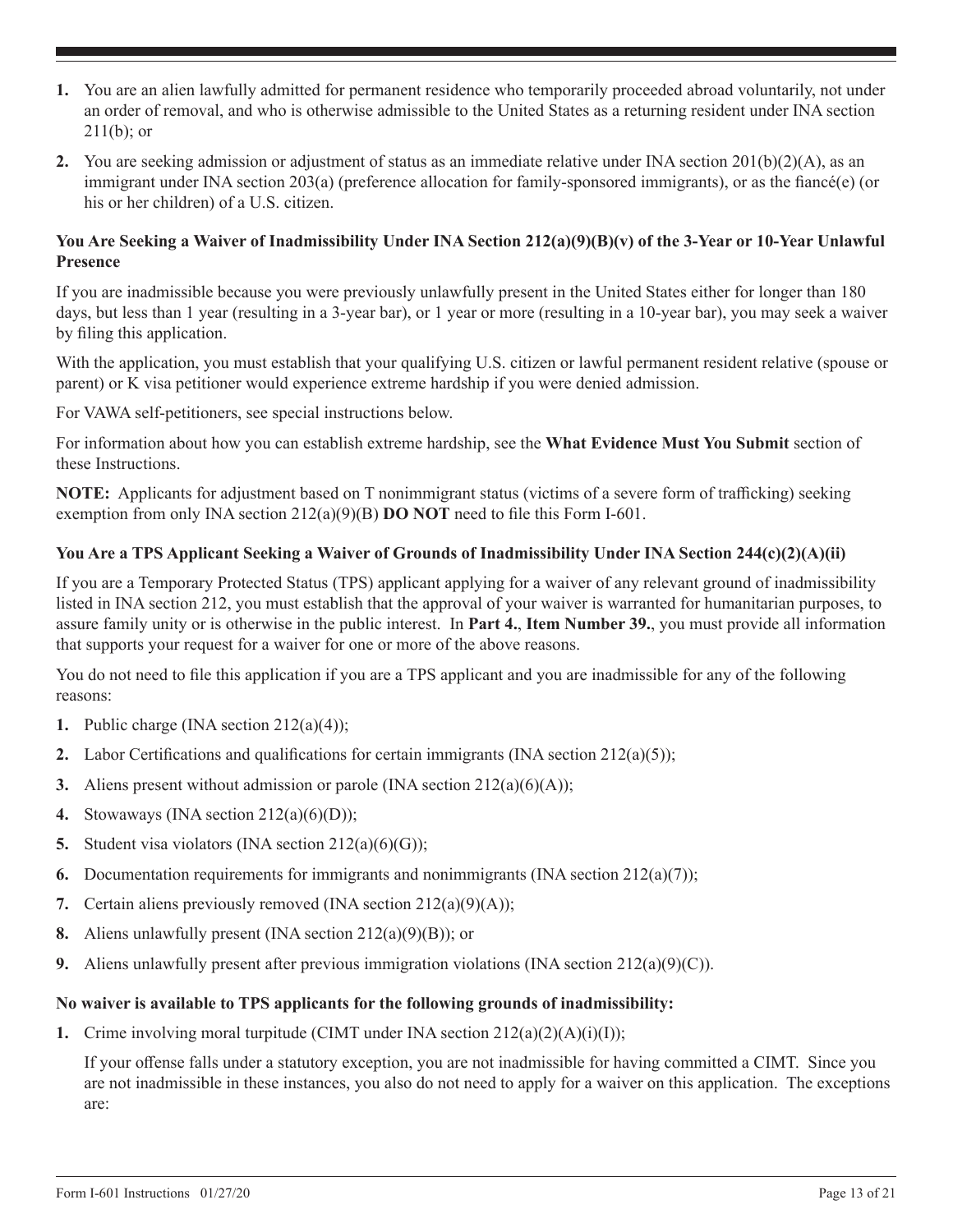- **A.** A purely political offense;
- **B.** If you committed only one CIMT, you were under 18 years of age at the time, and you committed the crime (and were released from confinement), more than 5 years before your application; or
- **C.** If you committed only one CIMT for which the maximum possible sentence was 1 year or less of imprisonment, and the actual sentence you received was not more than 6 months of imprisonment.
- **2.** Controlled substance violations (INA section  $212(a)(2)(A)(i)(II)$ ), however, you may apply for a waiver on this application if your offense was a single offense relating to simple possession of 30 grams or less of marijuana;
- **3.** Multiple criminal convictions (INA section 212(a)(2)(B)) (purely political offenses do not make you inadmissible);
- **4.** Controlled substance traffickers (INA section 212(a)(2)(C));
- **5.** General security and related grounds (INA section 212(a)(3)(A));
- **6.** Terrorist activities (INA section 212(a)(3)(B));
- **7.** Adverse foreign policy consequences for the United States (INA section  $212(a)(3)(C)$ );
- **8.** Immigrant membership in totalitarian party (INA section 212(a)(3)(D)); and
- **9.** Participants in Nazi persecution, genocide, or the commission of any act of torture or extrajudicial killing (INA section  $212(a)(3)(E)$ ).

**NOTE:** Although certain grounds of inadmissibility do not apply to TPS applicants, they may still apply to you if you seek an immigration benefit other than TPS, in the future. In addition, a waiver granted for TPS is valid only for purposes of your application for TPS. If you seek an immigrant visa or adjustment of status, you may need to apply for an additional waiver at that time.

# **You Are Seeking Adjustment of Status Under NACARA Section 202, or HRIFA Section 902, and a Waiver of Grounds of Inadmissibility Based on Prior Removal Under INA Section 212(a)(9)(A) or For Being Unlawfully Present After Previous Immigration Violations Under INA Section 212(a)(9)(C)**

If you are a NACARA or HRIFA applicant for adjustment of status under section 202 of NACARA or section 902 of HRIFA, and you are inadmissible, you may apply for a waiver of inadmissibility based on the same grounds as an individual seeking adjustment of status based on the general adjustment of status provision (INA section 245(a)). However, you do not need a waiver of the 3-year or 10-year bar due to previous unlawful presence in the United States as INA section 212(a)(9)(B) does not apply to NACARA or HRIFA applicants seeking adjustment of status.

In addition, if you are inadmissible under INA section  $212(a)(9)(A)$  or (C), you may apply for a waiver of these grounds of inadmissibility while present in the United States. You seek this waiver by filing Form I-601 and not Form I-212, Application for Permission to Reapply for Admission into the United States after Deportation or Removal (also known as "Consent to Reapply"), the form that is normally used to apply for relief from these grounds of inadmissibility under INA section  $212(a)(9)(A)(iii)$  or  $(C)(ii)$ .

When adjudicating your waiver application, USCIS will consider the same factors that would be considered if you were seeking consent to reapply. Factors that may be considered include, but are not limited to:

- **1.** Length of time you have lived in the United States, whether lawfully or unlawfully;
- **2.** Whether you have any criminal records;
- **3.** Your immigration history in the United States;
- **4.** Your family ties to U.S. citizens or to aliens living lawfully in the United States;
- **5.** Whether the denial of your application would impose hardship on you or your relatives and the degree of that hardship;
- **6.** Likelihood that you will become a lawful permanent resident in the near future;
- **7.** Your employment history in the United States and the continued need for your services;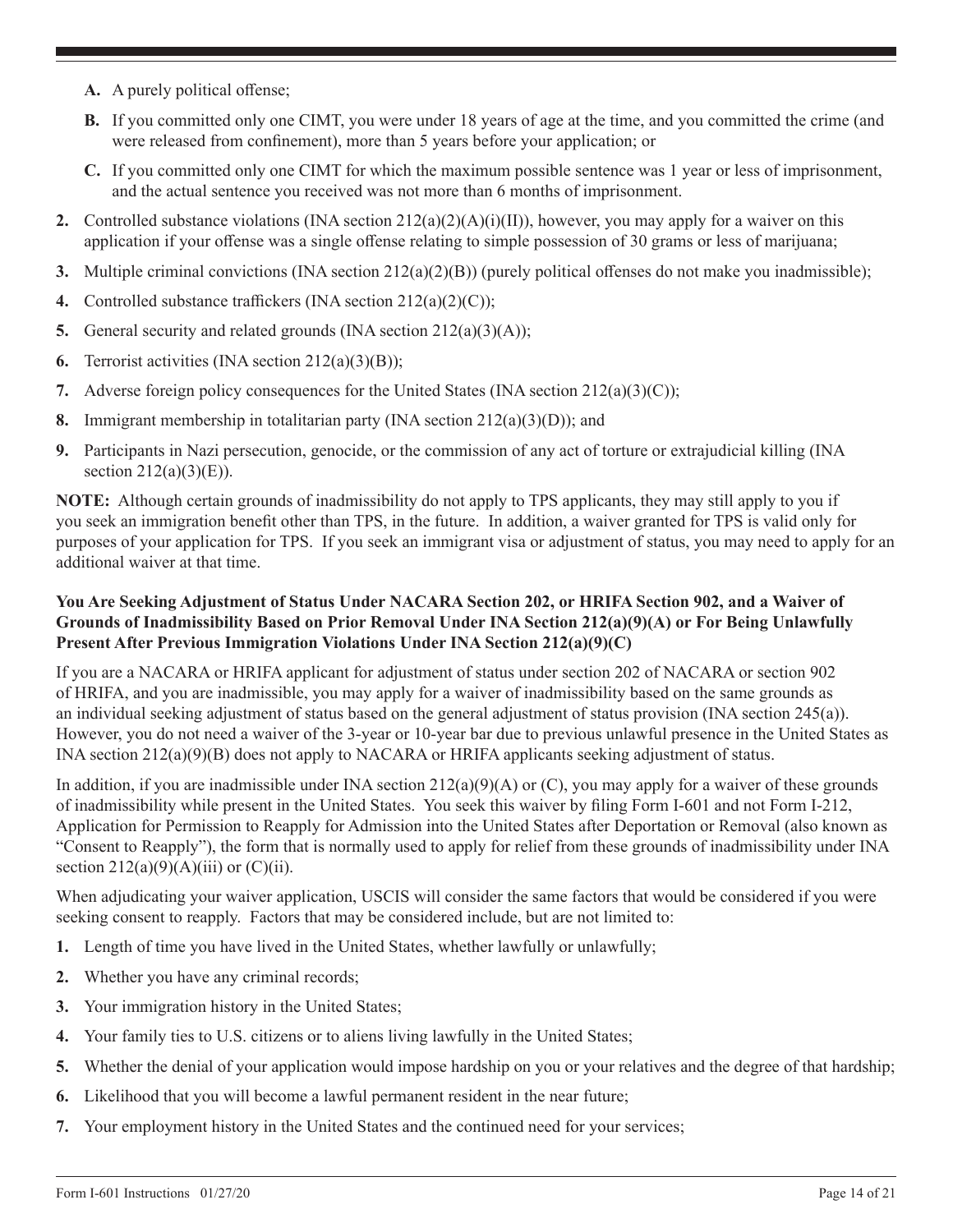- **8.** Whether you are a person of good moral character; and
- **9.** Any other factor that you believe should be considered in deciding your case.

In addition to this application, you should either use the space provided in **Part 10. Additional Information** or submit a brief statement explaining why your application should be granted. Submit documentary evidence that may support your claims.

For information about how you can establish hardship, see the **What Evidence Must You Submit** section of these Instructions.

# **You Are an Approved VAWA Self-Petitioner or the Child of an Approved VAWA Self-Petitioner Seeking a Waiver Under INA Section 212(a)(9)(C)(iii) for Being Unlawfully Present After Previous Immigration Violations Under INA Section 212(a)(9)(C)**

In general, an applicant seeking adjustment of status or an immigrant visa as a VAWA self-petitioner may apply for a waiver of inadmissibility based on the same grounds as an individual seeking adjustment of status.

In addition, the INA provides special forms of relief for an approved VAWA self-petitioner and the children of approved VAWA self-petitioner, who are applying for adjustment of status or an immigrant visa, but who are inadmissible under INA section  $212(a)(6)(A)(i)$ , section  $212(a)(9)(B)(i)$ , or section  $212(a)(9)(C)(i)$ .

# **You should only file Form I-601 to seek a waiver if you are inadmissible under INA section 212(a)(9)(C)(i). You do not need to file this application if you are inadmissible under INA sections 212(a)(6)(A)(i) or 212(a)(9)(B)(i), as explained in the NOTES below.**

**If you are inadmissible under INA section 212(a)(9)(C)(i):** USCIS has discretion to waive this ground of inadmissibility under INA section 212(a)(9)(C)(iii) for an approved VAWA self-petitioner and his or her child, if the selfpetitioner can establish a "connection" between the battery or extreme cruelty that is the basis for the VAWA claim and the self-petitioner's removal, departure from the United States, reentry or reentries into the United States, or attempted reentry into the United States.

If you seek such a waiver, complete Form I-601 and attach evidence that shows the "connection" between the battery or extreme cruelty and your removal, departure from the United States, your reentry or reentries, or attempted reentry into the United States.

**NOTE:** You do not need to file Form I-601 if you are an approved VAWA self-petitioner (or that person's child) seeking adjustment of status and if you are inadmissible under INA section 212(a)(6)(A)(i) (presence in the United States without admission or parole, or arrival in the United States, other than at an open U.S. Port-of-Entry.) According to USCIS policy, you are eligible for adjustment of status under INA section 245(a) regardless of your unlawful entry and USCIS also considers inadmissibility under INA section  $212(a)(6)(A)(i)$  waived for a beneficiary of an approved VAWA self-petition. Because inadmissibility under INA section  $212(a)(6)(A)(i)$  ends when you leave the United States, you do not have to submit any special documentation with an immigrant visa application that is based on your approved VAWA self-petition.

**NOTE: You do not need to file Form I-601 if you are an approved VAWA self-petitioner (or that person's child) and inadmissible under INA section 212(a)(9)(B)(i) (3-year or 10-year bar to admission).** You may be exempt from this inadmissibility if you, the approved VAWA self-petitioner or your child, can establish a substantial connection between the battery or extreme cruelty that is the basis for your VAWA claim and the violation of your prior nonimmigrant admission. You must submit evidence of the substantial connection with your Form I-485, Application to Register Permanent Residence or Adjust Status, or your immigrant visa application.

If you cannot establish a substantial connection, but meet the requirements for the waiver of INA section  $212(a)(9)(B)(i)$ , you may file Form I-601. The waiver may be granted if your qualifying U.S. citizen or lawful permanent resident relative (spouse or parent) would experience extreme hardship if you were denied admission.

For information about how you can establish extreme hardship, see the **What Evidence Must You Submit** section of these Instructions.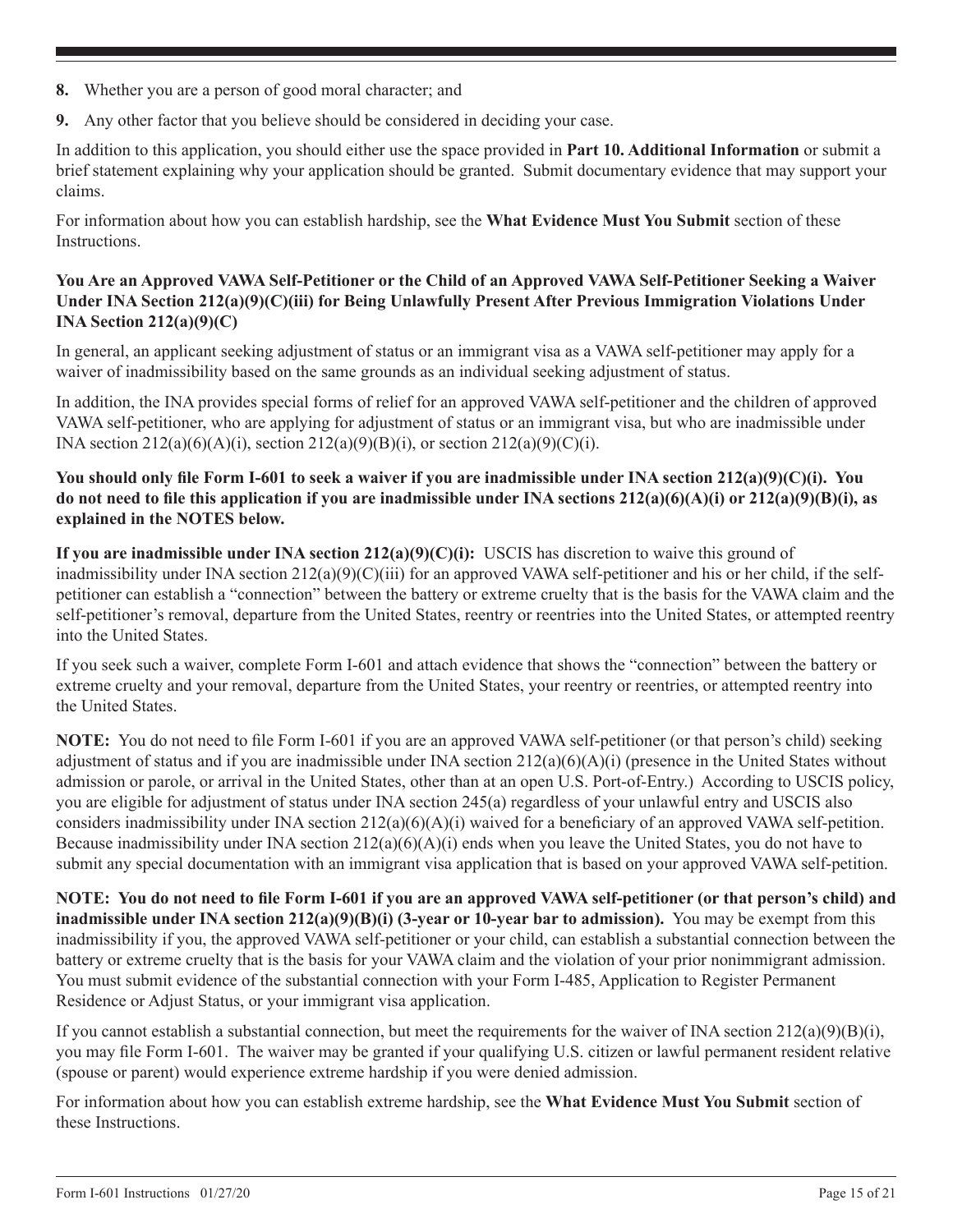# **You Are an Applicant for Adjustment of Status Based on T Nonimmigrant Status**

If you are an applicant for adjustment of status based on T nonimmigrant status, you may obtain a waiver of almost any ground of inadmissibility listed in INA section 212(a) that was not previously waived in connection with your T Nonimmigrant Status.

If you are inadmissible based on health-related grounds (INA section  $212(a)(1)$ ), the waiver may be approved if granting the waiver is in the national interest.

If you are inadmissible based on any other grounds, USCIS may grant the waiver if the activities making you inadmissible were caused by or were incident to your trafficking victimization and granting the waiver is in the national interest.

No waiver of inadmissibility is available to adjustment of status applicants based on T nonimmigrant status for any of the following grounds of inadmissibility:

- **1.** Security-related ground (INA section 212(a)(3));
- **2.** International child abductors (INA section 212(a)(10)(C)); or
- **3.** Former citizens who renounced citizenship to avoid taxation (INA section  $212(a)(10)(E)$ ).

**NOTE: You may not need to file Form I-601 if you are inadmissible only because you have been unlawfully present in the United States and then departed (INA section 212(a)(9)(B)).** You may be exempt from the 3-year or 10-year bar if you can establish that your victimization was at least one central reason for your unlawful presence in the United States. You should submit evidence with your Form I-485 to demonstrate that the victimization you suffered was a central reason for your unlawful presence in the United States.

### **You Are an Applicant for Adjustment of Status as a Special Immigrant Juvenile**

If you are applying for adjustment of status based on your approved Form I-360 classifying you as an SIJ, INA section 245(h) contains waiver authority specific to you.

Some grounds of inadmissibility do not apply to you. You do not need to obtain a waiver if you are inadmissible based on:

- **1.** Public charge (INA section 212(a)(4));
- **2.** Labor certification (INA section  $212(a)(5)(A)$ );
- **3.** Aliens present without admission or parole (INA section 212(a)(6)(A));
- **4.** Immigration fraud or misrepresentation (INA section 212(a)(6)(C));
- **5.** Stowaways (INA section 212(a)(6)(D));
- **6.** Documentation requirements (INA section  $212(a)(7)(A)$ ); and
- **7.** Unlawful presence (INA section 212(a)(9)(B)).

The following grounds of inadmissibility **cannot** be waived under INA section 245(h):

- **1.** Conviction of certain crimes (INA section 212(a)(2)(A));
- **2.** Multiple criminal convictions (INA section 212(a)(2)(B));
- **3.** Controlled substance traffickers (except for a single instance of simple possession of 30 grams or less of marijuana) (INA section  $212(a)(2)(C)$ );
- **4.** Security and related grounds (INA section 212(a)(3)(A));
- **5.** Terrorist activity (INA section 212(a)(3)(B));
- **6.** Foreign policy related (INA section 212(a)(3)(C)); and
- **7.** Participants in Nazi persecution, genocide, or the commission of any act of torture, or extrajudicial killing (INA section  $212(a)(3)(E)$ ).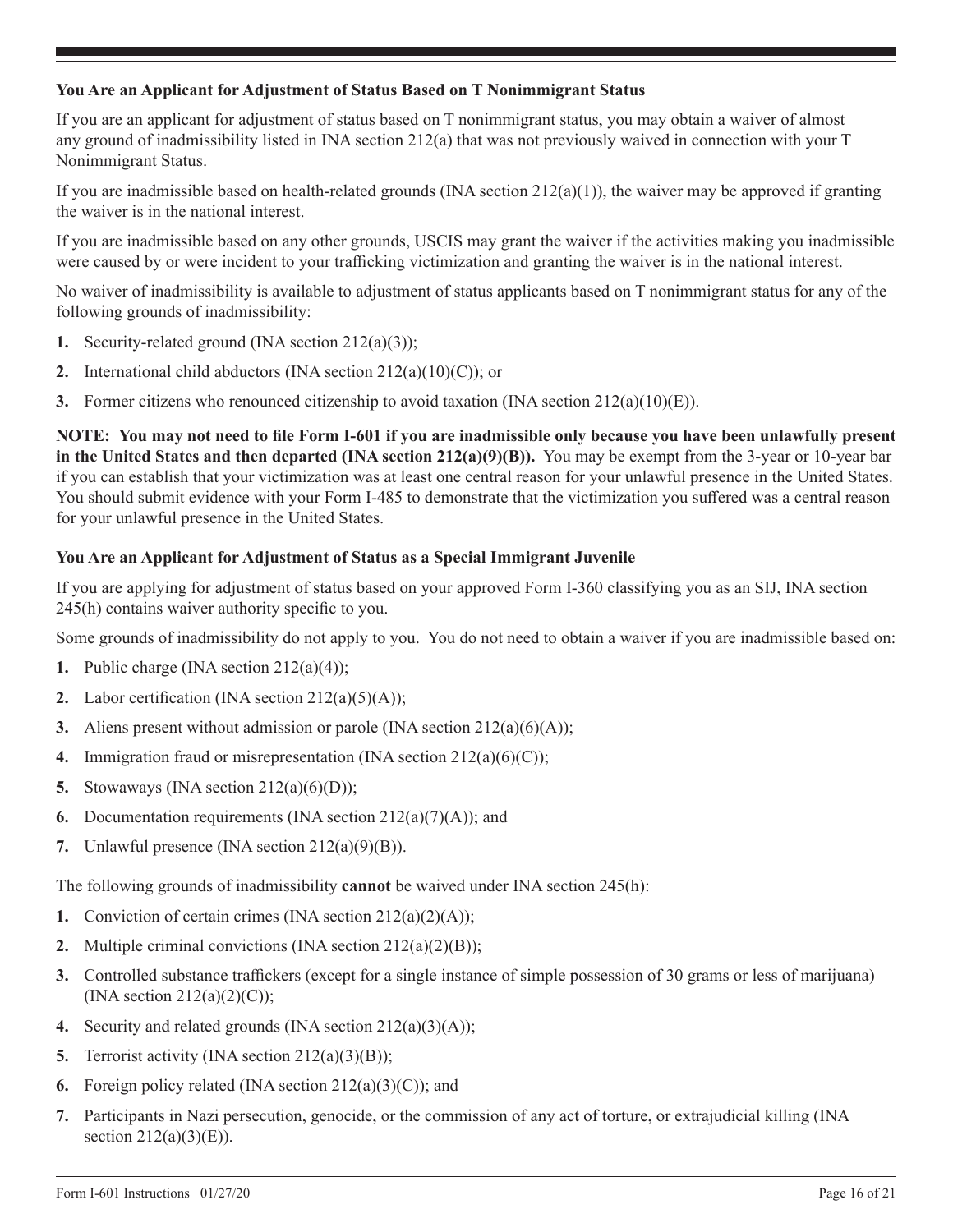If you are inadmissible under any other provisions of INA section 212(a), you must file Form I-601 with your adjustment application. Your inadmissibility may be waived if doing so is justified for humanitarian purposes, family unity, or for other reasons in the public interest. You do not need to show extreme hardship for a waiver under INA section 245(h). You do not need a qualifying relative for a waiver under INA section 245(h). The relationship to your natural parents or prior adoptive parents will not be considered a factor in making a decision on your waiver application. Therefore, it is not necessary for an SIJ to complete **Part 5.** of the application.

# **What Evidence Must You Submit?**

In support of your application, you should provide evidence that establishes why you may qualify for a waiver of inadmissibility. In all cases, you must show that the approval of your application is warranted as a matter of discretion, with the favorable factors outweighing the unfavorable factors in your case. In **Part 6.**, **Item Number 9.**, include a statement explaining why you believe your application should be approved as a matter of discretion, with the favorable factors outweighing the unfavorable factors in your case. If you include a separate letter that contains the statement explaining why you believe your application should be approved as a matter of discretion, you must type or print into the space provided in **Item Number 9.** that you are attaching a letter. The letter must be submitted at the same time as your Form I-601 application.

**NOTE:** If you are filing as an SIJ, and seeking a waiver under INA section 245(h), you may explain in **Part 6.**, **Item Number 9.**, why your waiver should be granted for humanitarian purposes, family unity, or other reasons in the public interest.

Depending on the type of waiver you seek, this information and evidence may include, but is not limited to:

- **1.** Affidavits from you or other individuals;
- **2.** Police reports from any country you lived in;
- **3.** Complete court records about any conviction or charge from any country;
- **4.** If applicable, evidence of rehabilitation;
- **5.** Any evidence you may wish to submit to establish that your admission to the United States would not be against the national welfare, public safety, or national security;
- **6.** Medical reports;
- **7.** If you are applying for a waiver from a ground of inadmissibility that requires a showing of extreme hardship and you are the spouse, parent, son, or daughter of a U.S. citizen or an alien lawfully admitted for permanent residence, the fiancé(e) of a U.S. citizen, or if you are a VAWA self-petitioner (or his or her child), you must submit evidence establishing the family relationship (such as a birth certificate or marriage certificate, etc.) and include evidence that shows your denial of admission would result in **extreme hardship** to your qualifying relative (the U.S. citizen or lawful permanent resident spouse, parent, child, or your U.S. citizen fiancé(e)), or to yourself (or other qualifying individuals) if you are a VAWA self-petitioner. Pay close attention to the qualifying relationship that you have to establish. While the relationships appear to be similar, the various waiver provisions contain different qualifying family relationships. The requirements that need to be established for each waiver are listed in **Reasons for Inadmissibility**. In **Part 5.**, **Item Number 9.**, include a statement explaining why your denial of admission would result in extreme hardship to your qualifying relative. If you include a separate letter that contains the statement, you must type or print into the space provided in **Item Number 9.** that you are attaching a letter. The letter must be submitted at the same time as your Form I-601 application.

#### **Factors that USCIS considers when determining extreme hardship include, but are not limited to:**

**A. Health.** For example: Ongoing or specialized treatment required for a physical or mental condition, availability and quality of such treatment in the foreign country, anticipated duration of the treatment, chronic vs. acute or long vs. short-term care, and need for the applicant to assist with any physical or mental conditions;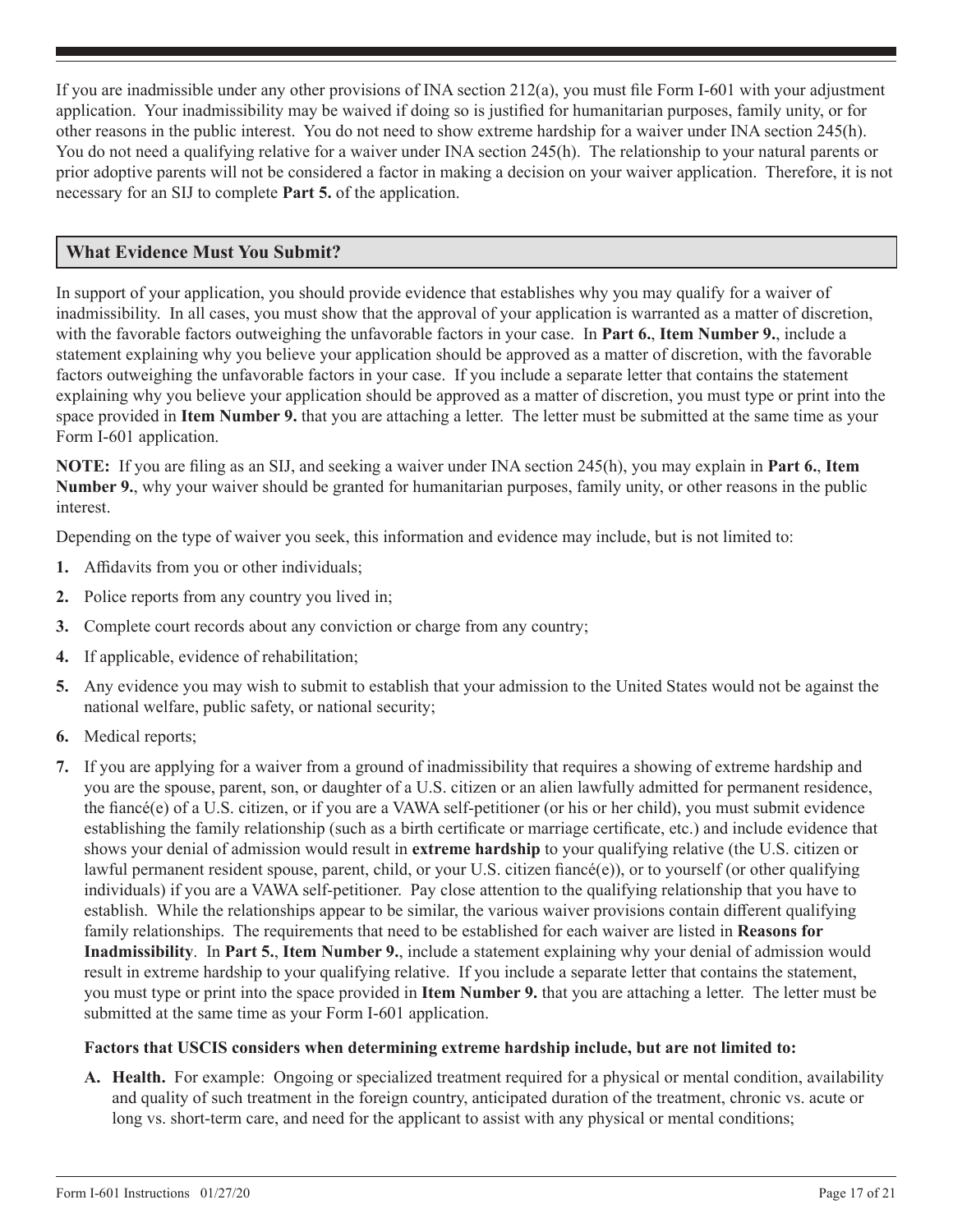- **B. Financial Consideration.** For example: Future employability, loss due to sale of a home or business, termination of a professional practice, decline in standard of living, ability to recoup short-term losses, cost of extraordinary needs such as special education or training for children with special needs, and cost of care for family members (elderly and sick parents);
- **C. Education.** For example: Loss of opportunity for higher education, lower quality or limited scope of education options, disruption of current program, requirement to be educated in a foreign language or culture with ensuing loss of time or pay level, availability of special requirements, such as training programs or internships in specific fields;
- **D. Personal Considerations.** For example: Close relatives in the United States and their country of birth or citizenship, separation from spouse or children, ages of involved parties, length of residence and community ties in the United States; and
- **E. Special Factors.** For Example: Cultural, language, religious, and ethnic obstacles; valid fears of persecution, physical harm, or injury; social ostracism or stigma; and lack of access to social institutions (official or unofficial) for support, guidance, or protection.

# **Evidence of extreme hardship may include, but is not limited to:**

- **A.** Affidavits from the qualifying relative or other individuals with personal knowledge of the claimed hardships;
- **B.** Expert opinions;
- **C.** Evidence of employment or business ties, such as payroll records or tax statements;
- **D.** Evidence of monthly expenditures such as a mortgage, rental agreement, bills and invoices;
- **E.** Other financial records supporting any claimed financial hardships;
- **F.** Medical documentation and/or evaluations by medical professionals supporting any claimed medical hardships;
- **G.** Records of membership in community organizations, volunteer confirmation, and evidence of cultural affiliations;
- **H.** Birth, marriage, or adoption certificates supporting any claimed family ties;
- **I.** Country-condition reports; and
- **J.** Any other evidence you believe supports the claimed hardships.
- **8.** If you are a VAWA self-petitioner and you seek a waiver under INA section 212(a)(9)(C)(iii), submit any evidence that you believe establishes a connection between the battery or extreme cruelty that is the basis for the VAWA claim and your removal or departure from the United States, reentries or attempted reentry into the United States, and unlawful return or attempted unlawful return;
- **9.** If you are an applicant for adjustment based on your T nonimmigrant status and you seek a waiver under INA section  $212(a)(1)$  or INA section  $212(a)(4)$ , submit any evidence that demonstrates it would be in the national interest to waive these grounds. If you are seeking a waiver under any other INA section 212(a) ground, submit evidence that shows it would be in the national interest to waive that ground. Also, you must demonstrate that the activities rendering you inadmissible were caused by or were related to your victimization; or
- **10.** If you are a TPS applicant, submit any evidence that demonstrates that granting your waiver would serve humanitarian purposes, family unity, or be in the public interest.

**NOTE:** Your application should be supported by documentary evidence, or you should explain in detail why you cannot obtain such evidence. Mere assertions will not suffice. Medical assertions should be supported by a medical professional's statement.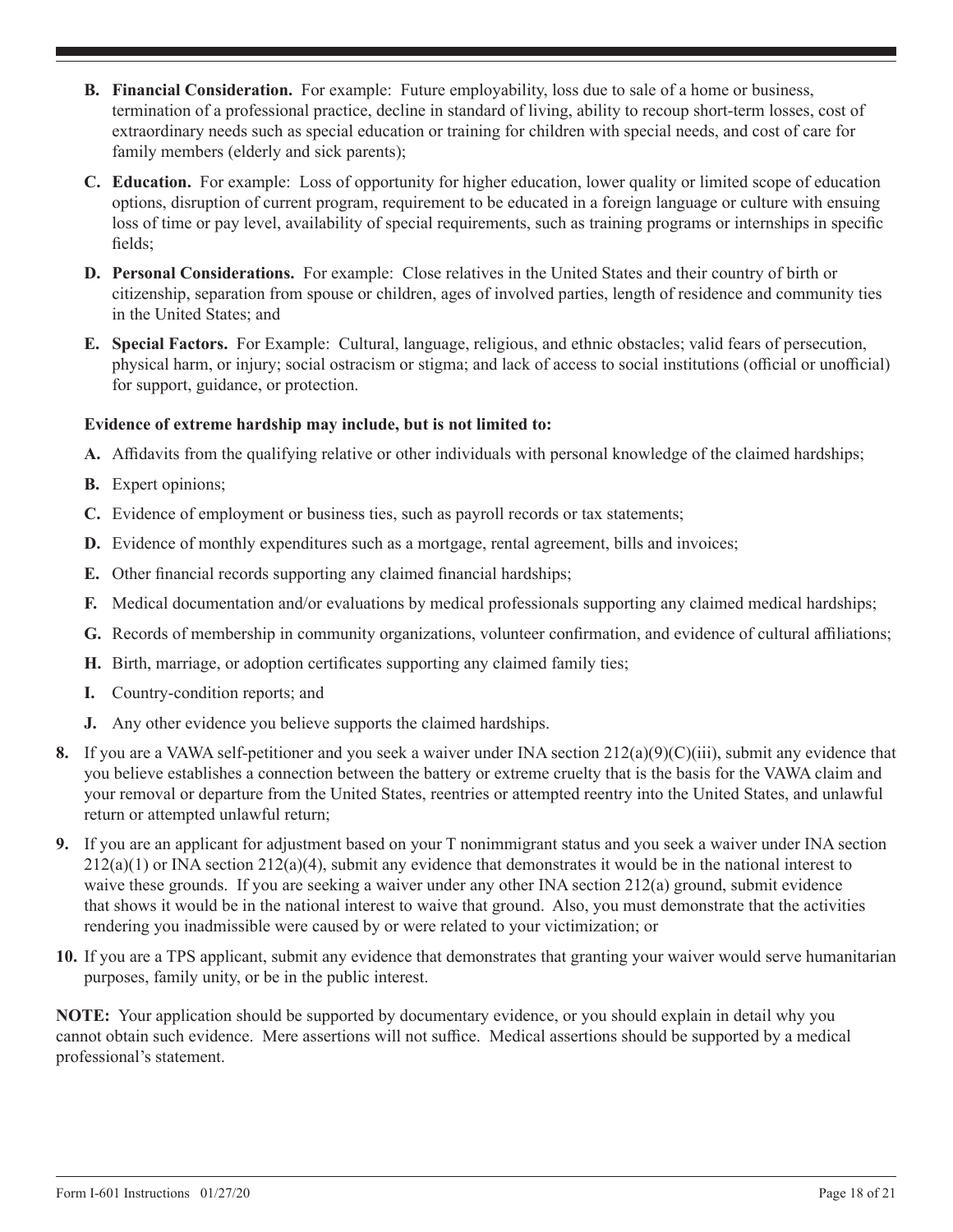# **What Is the Filing Fee?**

The filing fee for Form I-601 is **\$930**.

**NOTE:** The filing fee is not refundable, regardless of any action USCIS takes on this application. **DO NOT MAIL CASH.** You must submit all fees in the exact amount.

#### **Use the following guidelines when you prepare your check or money order for the Form I-601 filing fee:**

- **1.** The check or money order must be drawn on a bank or other financial institution located in the United States and must be payable in U.S. currency; **and**
- **2.** Make the check or money order payable to **U.S. Department of Homeland Security.**

**NOTE:** Spell out U.S. Department of Homeland Security; do not use the initials "USDHS" or "DHS."

**3.** If you live outside the United States, contact the nearest U.S. Embassy or U.S. Consulate for instructions on the method of payment.

**Notice to Those Making Payment by Check.** If you send us a check, USCIS will convert it into an electronic funds transfer (EFT). This means we will copy your check and use the account information on it to electronically debit your account for the amount of the check. The debit from your account will usually take 24 hours and your bank will show it on your regular account statement.

You will not receive your original check back. We will destroy your original check, but will keep a copy of it. If USCIS cannot process the EFT for technical reasons, you authorize us to process the copy in place of your original check. If USCIS cannot complete the EFT because of insufficient funds, we may try to make the transfer two additional times.

**When applying with EOIR during removal proceedings:** If you are in removal proceedings, you must submit the payment as instructed by the immigration court with jurisdiction over your case. For information about EOIR, visit EOIR's website at **www.usdoj.gov/eoir**.

#### **How to Check If the Fees Are Correct**

Form I-601's filing fee is current as of the edition date in the lower left corner of this page. However, because USCIS fees change periodically, you can verify that the fees are correct by following one of the steps below.

- **1.** Visit the USCIS website at **www.uscis.gov**, select "FORMS," and check the appropriate fee; or
- **2.** Call the USCIS National Customer Service Center at **1-800-375-5283** and ask for fee information. For TTY (deaf or hard of hearing) call: **1-800-767-1833**.

#### **Fee Waiver**

You may be eligible for a fee waiver under 8 CFR 103.7(c). If you believe you are eligible for a fee waiver, complete Form I-912, Request for Fee Waiver, and submit it and any required evidence of your inability to pay the filing fee with this application. You can review the fee waiver guidance at **www.uscis.gov/feewaiver**.

#### **Where To File?**

Please see our website at **www.uscis.gov/I-601** or call our National Customer Service Center at **1-800-375-5283** for the most current information about where to file this application. For TTY (deaf or hard of hearing) call: **1-800-767-1833**.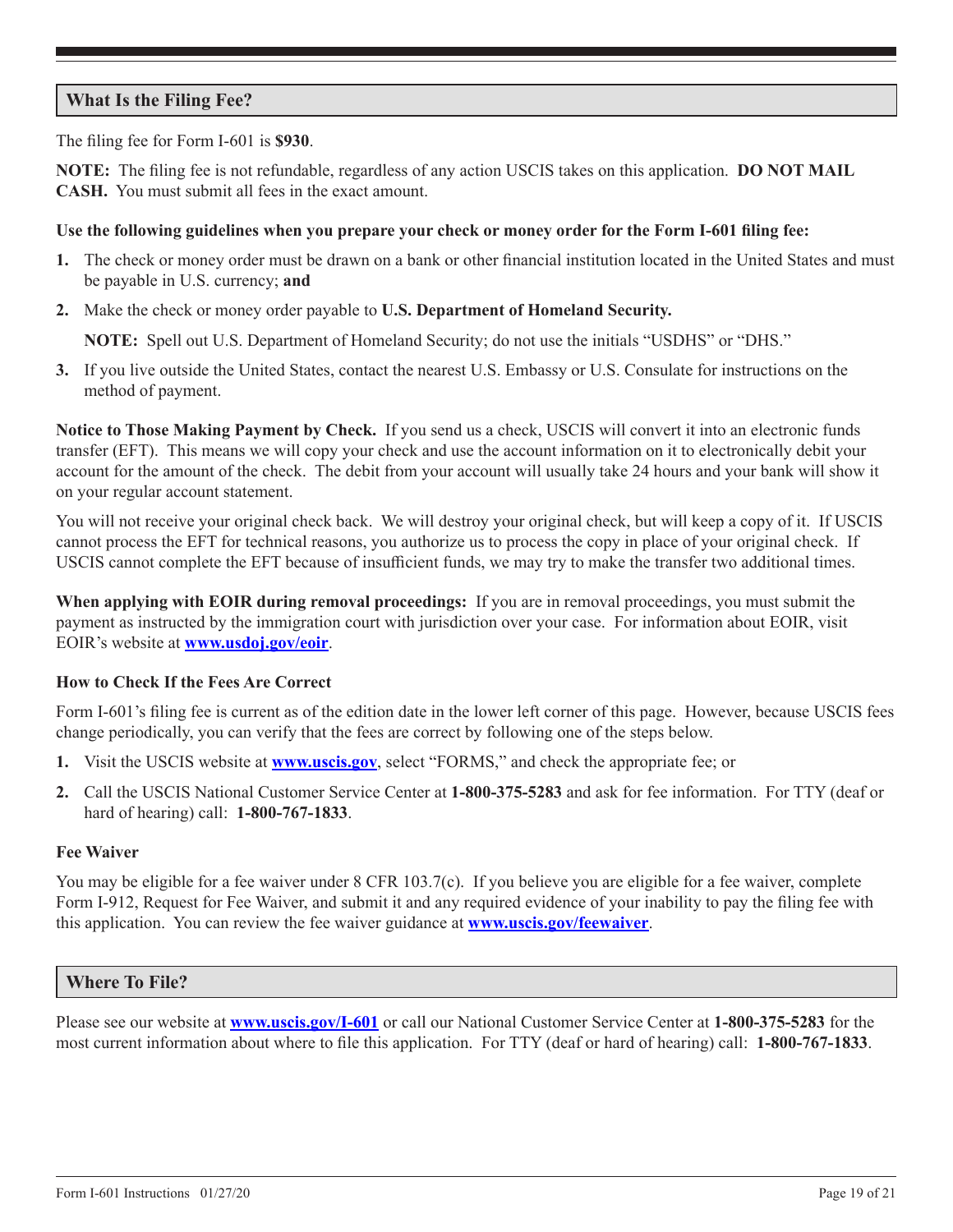### **Address Change**

An applicant who is not a U.S. citizen must notify USCIS of his or her new address within 10 days of moving from his or her previous residence. For information on filing a change of address go to the USCIS website at **www.uscis.gov/addresschange** or contact the USCIS National Customer Service Center at **1-800-375-5283**. For TTY (deaf or hard of hearing) call: **1-800-767-1833**.

**NOTE:** Do not submit a change of address request to USCIS Lockbox facilities because the Lockbox does not process change of address requests.

**For information on filing a change of address with EOIR:** Download the appropriate Form EOIR-33 from the EOIR website at **www.justice.gov/eoir/formslist.htm** and proceed in accordance with the Instructions given on that form.

#### **Processing Information**

You must have a United States address to file this application.

**Initial Processing.** Once USCIS accepts your application, we will check it for completeness. If you do not completely fill out this application, you will not establish a basis for your eligibility and USCIS may reject or deny your application.

**Requests for More Information.** We may request that you provide more information or evidence to support your application. We may also request that you provide the originals of any copies you submit. If USCIS requests an original document from you, it will be returned to you after USCIS determines it no longer needs your original.

**Requests for Interview (for USCIS applicants).** We may request that you appear at a USCIS office for an interview based on your application. At the time of any interview or other appearance at a USCIS office, we may require that you provide your fingerprints, photograph, and/or signature to verify your identity and/or update background and security checks.

**Decision.** The decision on Form I-601 involves a determination of whether you have established eligibility for the immigration benefit you are seeking. USCIS will notify you of the decision in writing or, for applications filed electronically, through an electronic notice.

#### **USCIS Forms and Information**

To ensure you are using the latest version of this application, visit the USCIS website at **www.uscis.gov** where you can obtain the latest USCIS forms and immigration-related information. If you do not have internet access, you may order USCIS forms by calling the USCIS Contact Center at **1-800-375-5283**. The USCIS Contact Center provides information in English and Spanish. For TTY (deaf or hard of hearing) call: **1-800-767-1833**.

Instead of waiting in line for assistance at your local USCIS office, you can schedule an appointment online at **www.uscis.gov**. Select "Tools," then under "Self Service Tools," select "Appointments" and follow the screen prompts to set up your appointment. Once you finish scheduling an appointment, the system will generate an appointment notice for you.